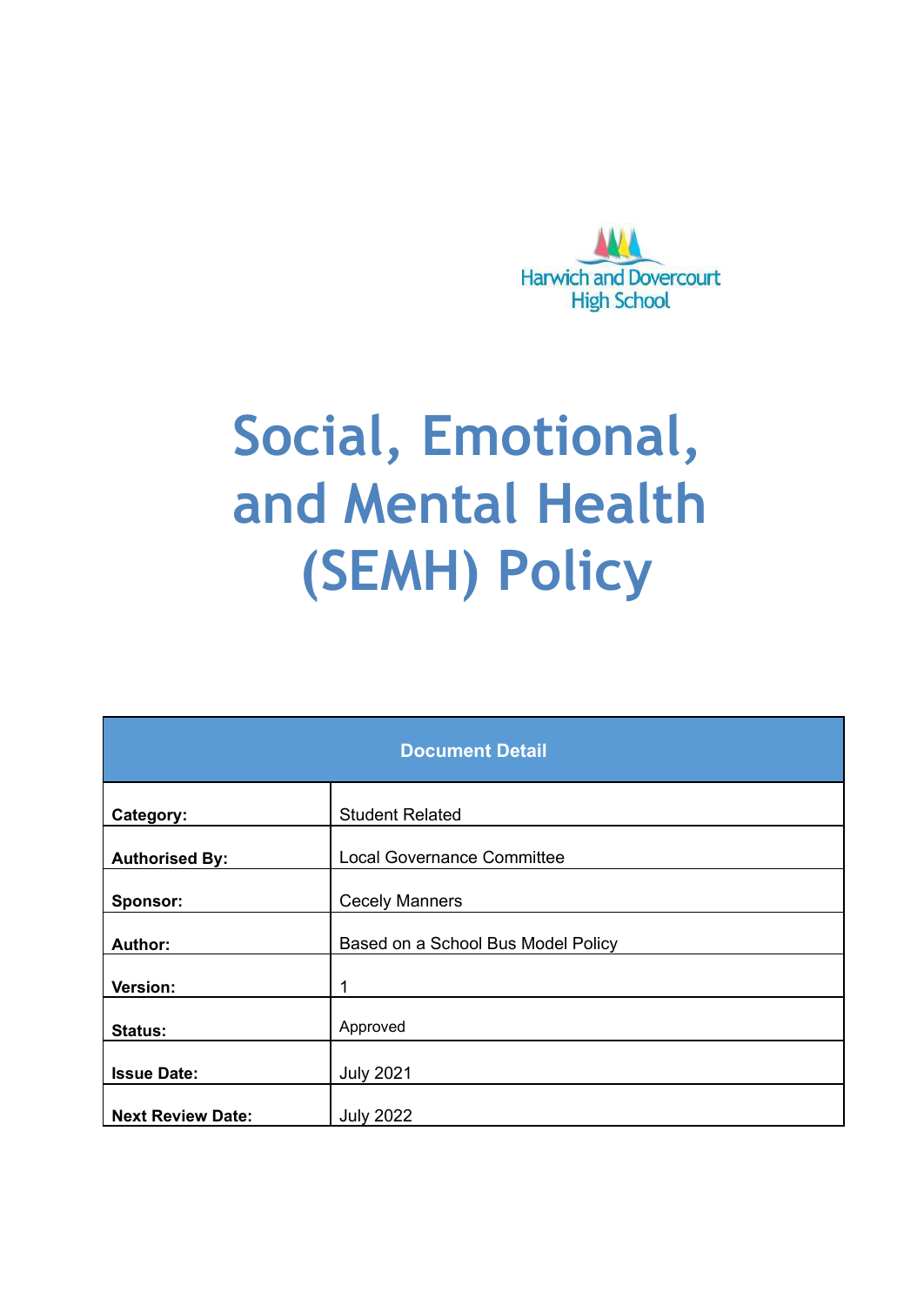#### **History**

| <b>Version</b> | <b>Author</b> | <b>Dated</b>  | <b>Status</b> | <b>Details</b>                |
|----------------|---------------|---------------|---------------|-------------------------------|
|                | Cecelv        | 18.6.2020     | Approved      | Approved by LGC 2 July 2020   |
|                | Manners       |               |               |                               |
|                | Cecely        | 5th July 2021 | Approved      | Approved by LGC 5th July 2021 |
|                | Manners       |               |               |                               |

#### **Intended Audience**

| All Staff and Governors | <b>Shared Google Drive</b> |
|-------------------------|----------------------------|
| Parents/Students        | Website                    |

#### **AMENDMENT TRACKER**

#### **Summary of all changes being proposed in this policy review:**

None, except for the date of signatures on page 3 and the date of the next policy review at the bottom of page 23.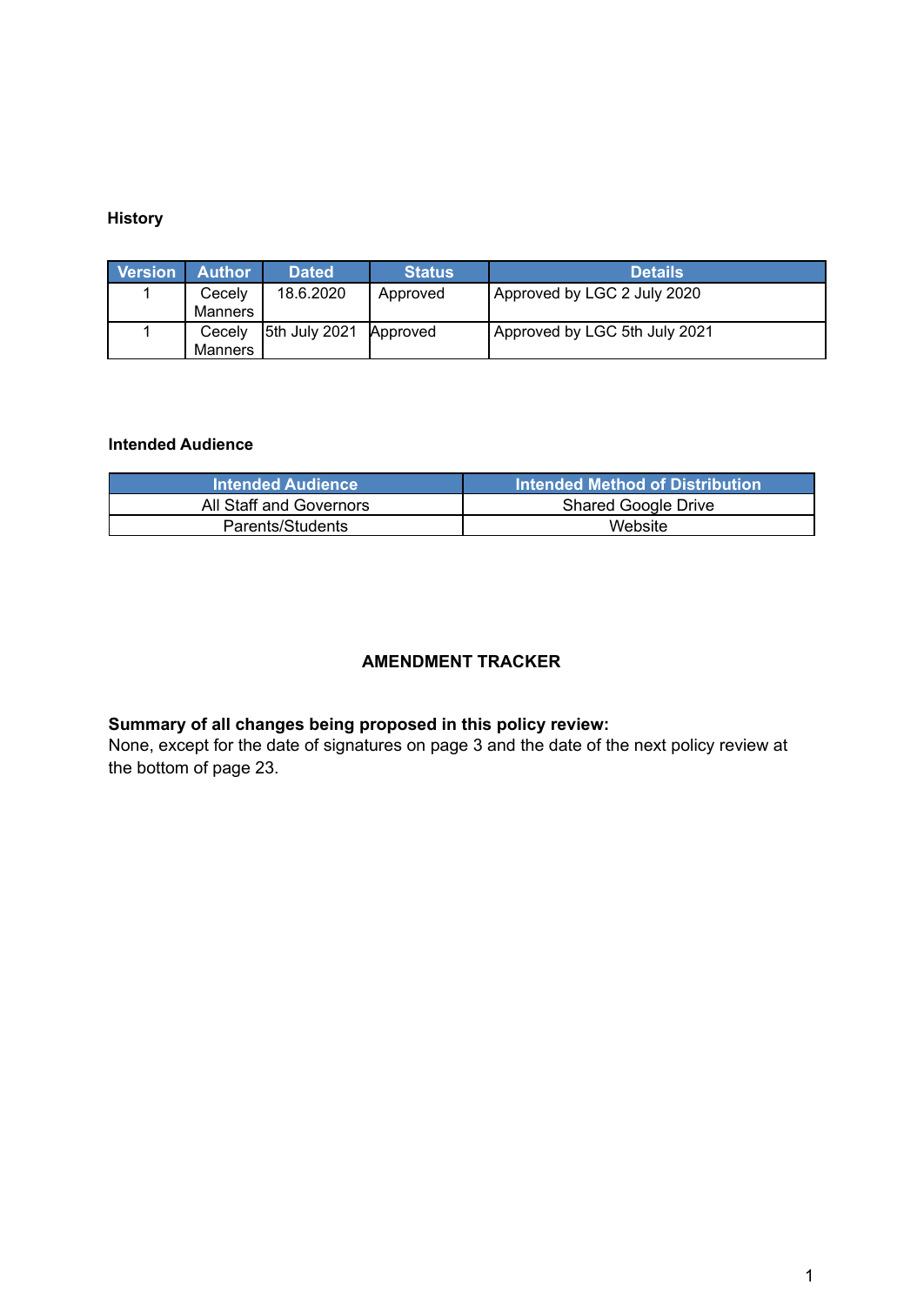# **Contents:**

[Statement](#page-3-0) of intent

- 1. Legal [framework](#page-4-0)
- 2. Common SEMH [difficulties](#page-4-1)
- 3. Roles and [responsibilities](#page-6-0)
- 4. Creating a supportive [whole-school](#page-9-0) culture
- 5. Staff [training](#page-10-0)
- 6. [Identifying](#page-10-1) signs of SEMH difficulties
- 7. [Vulnerable](#page-13-0) groups
- 8. Children in need, LAC and [previously](#page-13-1) LAC (PLAC)
- 9. Adverse childhood [experiences](#page-14-0) (ACEs) and other events that impact pupils' SEMH
- 10. SEND and [SEMH](#page-15-0)
- 11. Risk factors and [protective](#page-15-1) factors
- 12. Stress and [mental](#page-18-0) health
- 13. SEMH [intervention](#page-18-1) and support
- 14. Suicide concern [intervention](#page-20-0) and support
- 15. [Working](#page-21-0) with other schools
- 16. [Commissioning](#page-21-1) local services
- 17. [Working](#page-21-2) with parents
- 18. Working with [alternative](#page-21-3) provision (AP) settings
- 19. [Administering](#page-22-0) medication
- 20. Behaviour and [exclusions](#page-22-1)
- 21. [Monitoring](#page-22-2) and review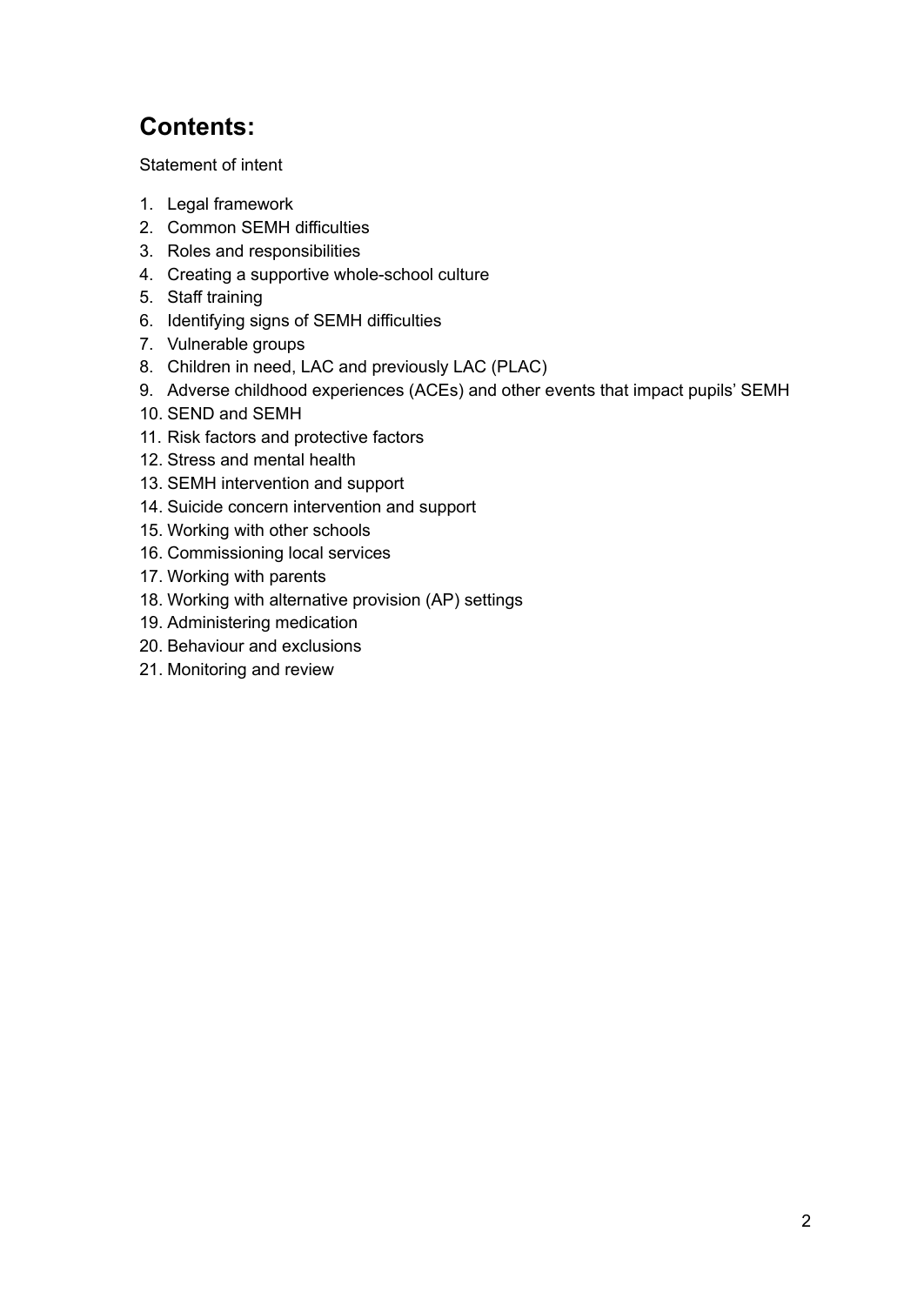## <span id="page-3-0"></span>**Statement of intent**

This policy outlines the framework for Harwich and Dovercourt High School to meet its duty in providing and ensuring a high quality of education to all of its pupils, including pupils with social, emotional and mental health (SEMH) difficulties, and to do everything it can to meet the needs of pupils with SEMH difficulties.

Through the successful implementation of this policy, we aim to:

- Promote a positive outlook regarding pupils with SEMH difficulties.
- Eliminate prejudice towards pupils with SEMH difficulties.
- Promote equal opportunities for pupils with SEMH difficulties.
- Ensure all pupils with SEMH difficulties are identified and appropriately supported minimising the risk of SEMH difficulties escalating into physical harm.

We will work with the LA with regards to the following:

- The involvement of pupils and their parents in decision-making
- The early identification of pupils' needs
- Collaboration between education, health and social care services to provide support when required
- Greater choice and control for pupils and their parents over their support

Signed by:

Headteacher Date:

July 2021

Nofait

Chair of governors Date:

July 2021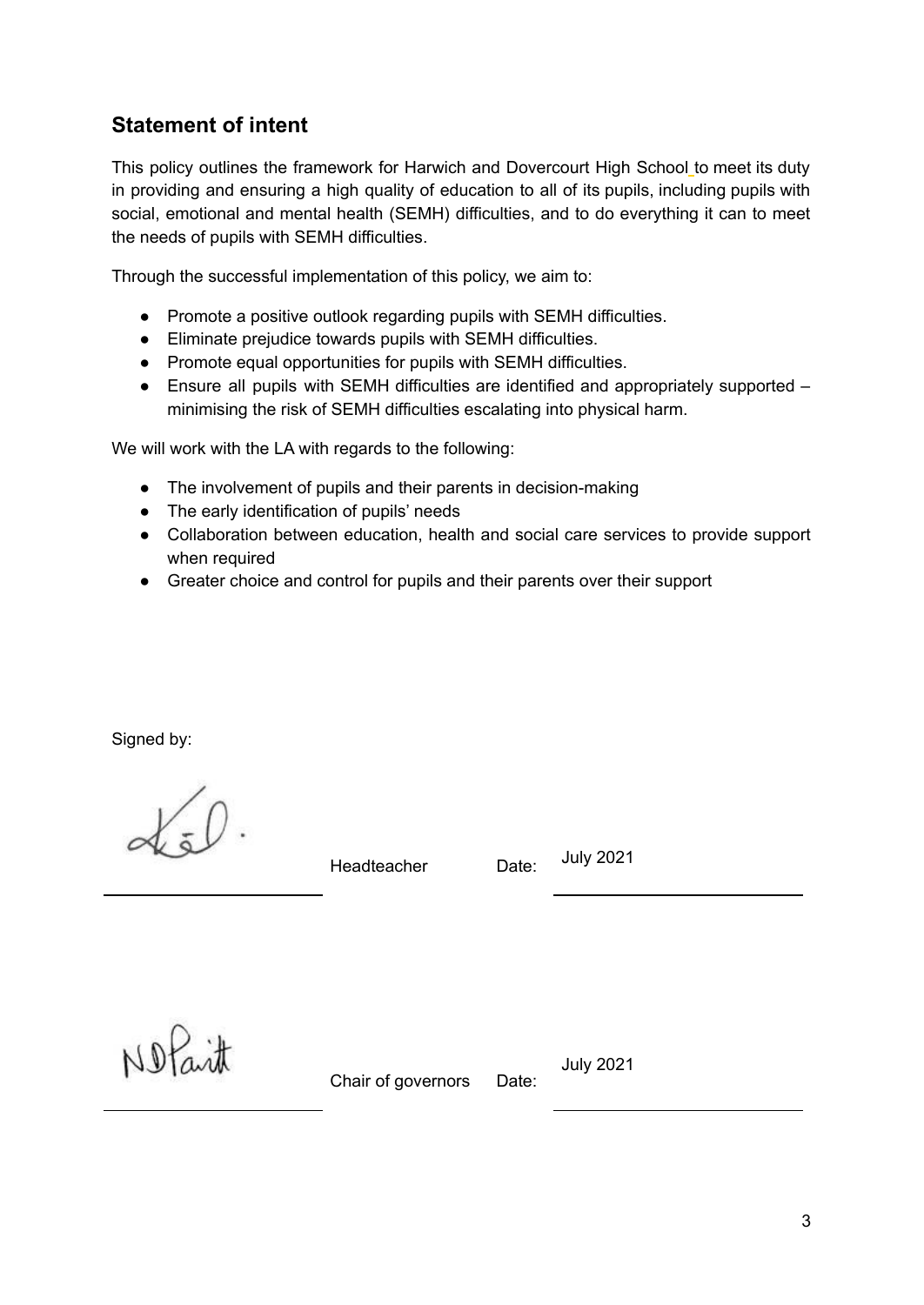## <span id="page-4-0"></span>**1. Legal framework**

- 1.1. This policy has due regard to all relevant legislation and statutory guidance including, but not limited to, the following:
	- Children and Families Act 2014
	- Health and Social Care Act 2012
	- Equality Act 2010
	- Education Act 2002
	- Mental Capacity Act 2005
	- Children Act 1989
- 1.2. This policy has been created with regard to the following DfE guidance:
	- DfE (2018) 'Mental health and behaviour in schools'
	- **●** DfE (2016) 'Counselling in schools: a blueprint for the future'
	- DfE (2015) 'Special educational needs and disabilities code of practice: 0 to 25'
- 1.3. This policy also has due regard to the school's policies including, but not limited to, the following:
	- Child Protection Policy
	- SEND Policy
	- Behaviour for Learning Policy
	- Medicines and Supporting Pupils with Medical Conditions Policy
	- Self Harm Policy
	- Exclusion Policy

## <span id="page-4-1"></span>**2. Common SEMH difficulties**

- 2.1. **Anxiety:** Anxiety refers to feeling fearful or panicked, breathless, tense, fidgety, sick, irritable, tearful or having difficulty sleeping. Anxiety can significantly affect a pupil's ability to develop, learn and sustain and maintain friendships. Specialists reference the following diagnostic categories:
	- **Generalised anxiety disorder:** This is a long-term condition which causes people to feel anxious about a wide range of situations and issues, rather than one specific event.
	- **Panic disorder:** This is a condition in which people have recurring and regular panic attacks, often for no obvious reason.
	- **Obsessive-compulsive disorder (OCD):** This is a mental health condition where a person has obsessive thoughts (unwanted, unpleasant thoughts, images or urges that repeatedly enter their mind, causing them anxiety) and compulsions (repetitive behaviour or mental acts that they feel they must carry out to try to prevent an obsession coming true).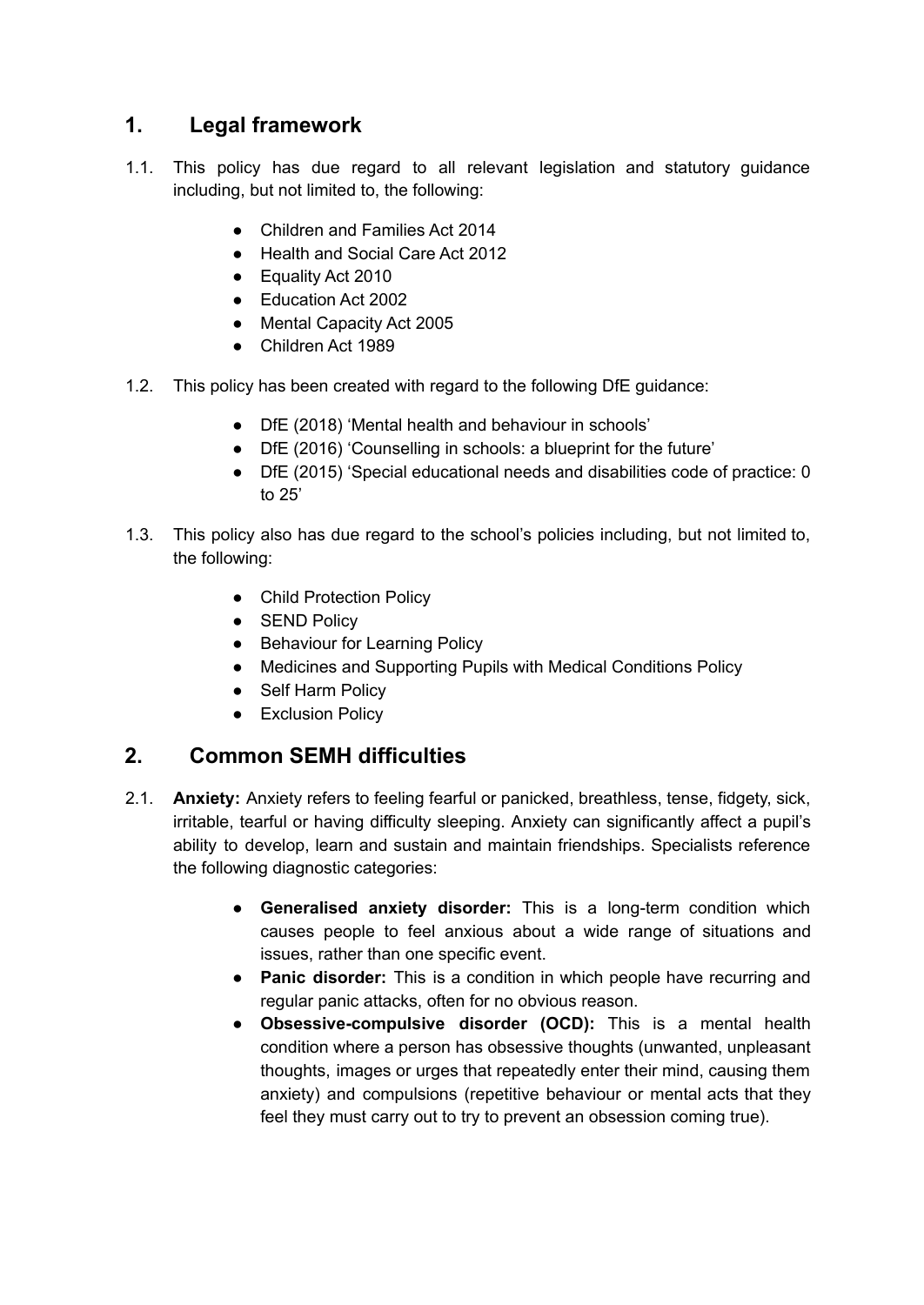- **Specific phobias:** This is the excessive fear of an object or a situation, to the extent that it causes an anxious response such as a panic attack (e.g. school phobia).
- **Separation anxiety disorder:** This disorder involves worrying about being away from home, or about being far away from parents, at a level that is much more severe than normal for a pupil's age.
- **Social phobia:** This is an intense fear of social or performance situations.
- **Agoraphobia:** This refers to a fear of being in situations where escape might be difficult or help would be unavailable if things go wrong.
- 2.2. **Depression:** Depression refers to feeling excessively low or sad. Depression can significantly affect a pupil's ability to develop, learn or maintain and sustain friendships. Depression can often lead to other issues such as behavioural problems. Generally, a diagnosis of depression will refer to one of the following:
	- **Major depressive disorder (MDD):** A pupil with MDD will show several depressive symptoms to the extent that they impair work, social or personal functioning.
	- **Dysthymic disorder:** This is less severe than MDD and characterised by a pupil experiencing a daily depressed mood for at least two years.
- 2.3. **Hyperkinetic disorders:** Hyperkinetic disorders refer to a pupil who is excessively easily distracted, impulsive or inattentive. If a pupil is diagnosed with a hyperkinetic disorder, it will be one of the following:
	- **Attention deficit hyperactivity disorder (ADHD):** This has three characteristic types of behaviour: inattention, hyperactivity and impulsivity. While some children show the signs of all three characteristics, which is called 'combined type ADHD', other children diagnosed show signs of only inattention, hyperactivity or impulsiveness.
	- **Hyperkinetic disorder:** This is a more restrictive diagnosis but is broadly similar to severe combined type ADHD, in that signs of inattention, hyperactivity and impulsiveness must all be present. The core symptoms must also have been present from before the age of seven, and must be evident in two or more settings, e.g. at school and home.
- 2.4. **Attachment disorders:** Attachment disorders refer to the excessive distress experienced when a child is separated from a special person in their life, like a parent. Pupils suffering from attachment disorders can struggle to make secure attachments with peers. Researchers generally agree that there are four main factors that influence attachment disorders, these are:
	- Opportunity to establish a close relationship with a primary caregiver.
	- The quality of caregiving.
	- The child's characteristics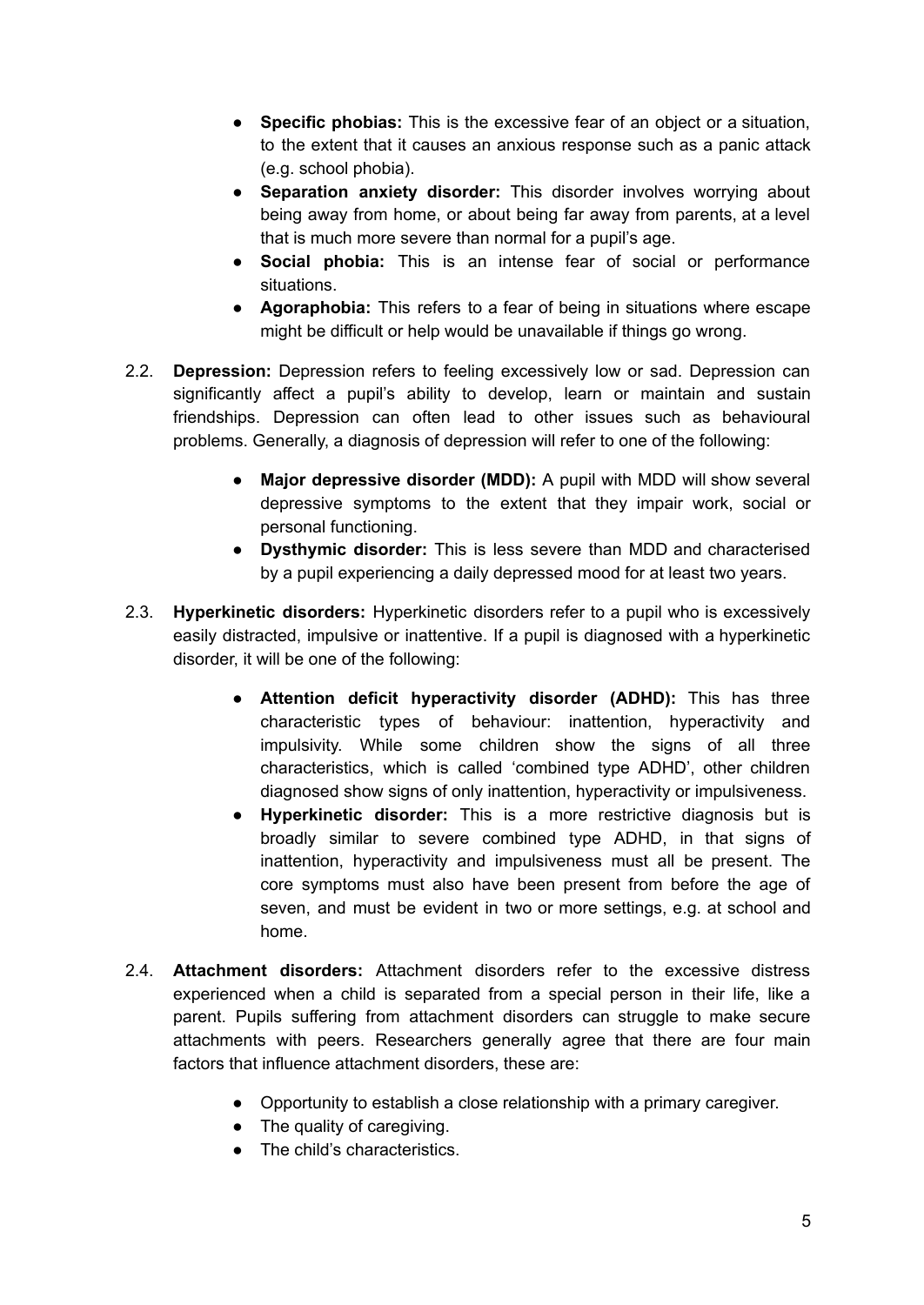• Family context.

- 2.5. **Eating disorders:** Eating disorders are serious mental illnesses which affect an individual's relationship with food. Eating disorders often emerge when worries about weight begin to dominate a person's life.
- 2.6. **Substance misuse:** Substance misuse is the use of harmful substances, e.g. drugs and alcohol.
- 2.7. **Deliberate self-harm:** Deliberate self-harm is a person intentionally inflicting physical pain upon themselves.
- 2.8. **Post-traumatic stress:** Post-traumatic stress is recurring trauma due to experiencing or witnessing something deeply shocking or disturbing. If symptoms persist, a person can develop post-traumatic stress disorder.

### <span id="page-6-0"></span>**3. Roles and responsibilities**

- 3.1. The school's leadership as a whole is responsible for:
	- **Preventing mental health and wellbeing difficulties:** By creating a safe and calm environment, where mental health problems are less likely to occur, the leadership can improve the mental health and wellbeing of the school community and instil resilience in pupils. A preventative approach includes teaching pupils about mental wellbeing through the curriculum and reinforcing these messages in our activities and ethos.
	- **Identifying mental health and wellbeing difficulties:** By equipping staff with the knowledge required, early and accurate identification of emerging problems is enabled.
	- **Providing early support for pupils experiencing mental health and wellbeing difficulties:** By raising awareness and employing efficient referral processes, the school's leadership can help pupils access evidence-based early support and interventions.
	- **Accessing specialist support to assist pupils with mental health and wellbeing difficulties:** By working effectively with external agencies, the school can provide swift access or referrals to specialist support and treatment.
	- **Identifying and supporting pupils with SEND:** As part of this duty, the school's leadership considers how to use some of the SEND resources to provide support for pupils with mental health difficulties that amount to SEND.
	- **Identifying where wellbeing concerns represent safeguarding concerns:** Where mental health and wellbeing concerns could be an indicator of abuse, neglect or exploitation, the school will ensure that appropriate safeguarding referrals are made in line with the Child Protection Policy.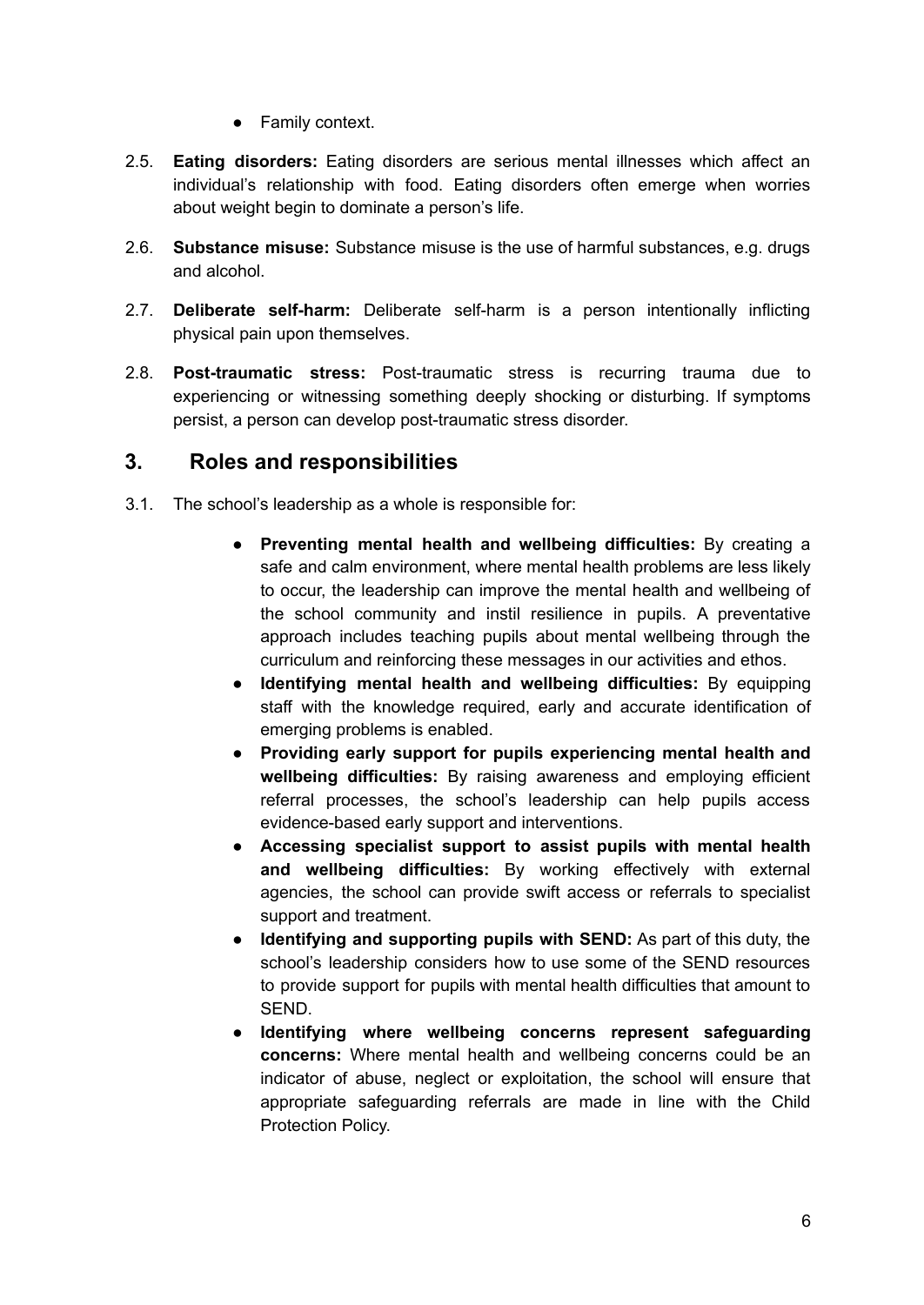- 3.2. The Local Governing body is responsible for:
	- Fully engaging pupils with SEMH difficulties and their parents when drawing up policies that affect them.
	- Identifying, assessing and organising provision for all pupils with SEMH difficulties, whether or not they have an EHC plan.
	- Endeavouring to secure the special educational provision called for by a pupil's SEMH difficulties.
	- Designating an appropriate member of staff to be the SENCO and coordinating provisions for pupils with SEMH difficulties.
	- Taking all necessary steps to ensure that pupils with SEMH difficulties are not discriminated against, harassed or victimised.
	- Ensuring arrangements are in place to support pupils with SEMH difficulties.
	- Appointing an individual governor or sub-committee to oversee the school's arrangements for SEMH.
	- The link governor for SEMH is Clive Bull.
- 3.3. The headteacher is responsible for:
	- Ensuring that those teaching or working with pupils with SEMH difficulties are aware of their needs and have arrangements in place to meet them.
	- Ensuring that teachers monitor and review pupils' academic and emotional progress during the course of the academic year.
	- Ensuring that the SENCO has sufficient time and resources to carry out their functions, in a similar way to other important strategic roles within the school.
	- On an annual basis, carefully reviewing the quality of teaching for pupils at risk of underachievement, as a core part of the school's performance management arrangements.
	- Ensuring that staff members understand the strategies used to identify and support pupils with SEMH difficulties.
	- Ensuring that procedures and policies for the day-to-day running of the school do not directly or indirectly discriminate against pupils with SEMH difficulties.
	- Establishing and maintaining a culture of high expectations and including pupils with SEMH difficulties in all opportunities that are available to other pupils.
	- Consulting health and social care professionals, pupils and parents to ensure the needs of pupils with SEMH difficulties are effectively supported.
	- Keeping parents and relevant staff up-to-date with any changes or concerns involving pupils with SEMH difficulties.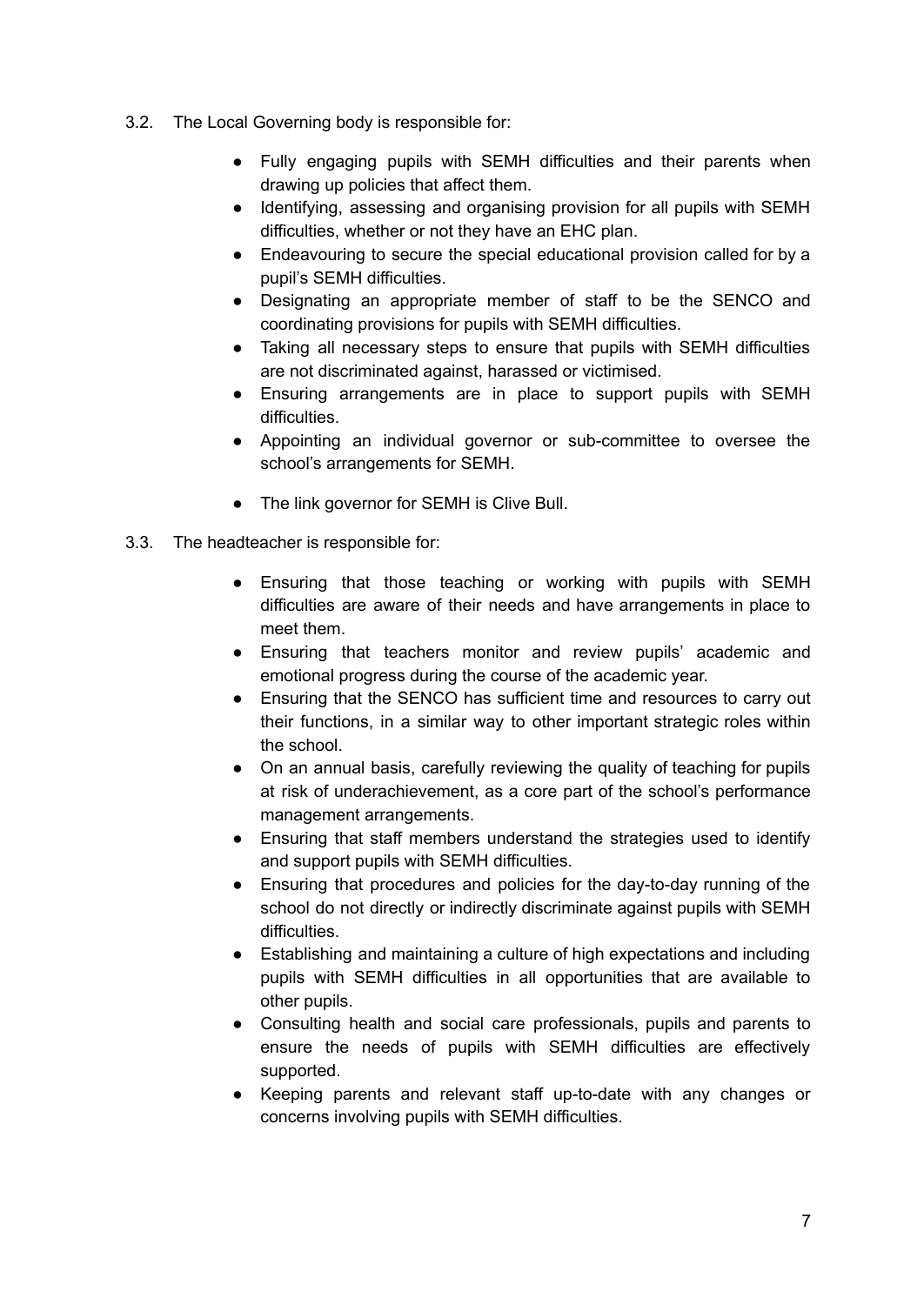- Ensuring staff members have a good understanding of the mental health support services that are available in their local area, both through the NHS and voluntary sector organisations.
- 3.4. The mental health lead, if not the SENCO, is responsible for:
	- Overseeing the whole-school approach to mental health, including how this is reflected in policies, the curriculum and pastoral support, how staff are supported with their own mental health, and how the school engages pupils and parents with regards to pupils' mental health and awareness.
	- Collaborating with the SENCO, headteacher and Local Governing body, as part of the SLT, to outline and strategically develop SEMH policies and provisions for the school.
	- Coordinating with the SENCO and SEND/pastoral support teams to provide a high standard of care to pupils who have SEMH difficulties.
	- Advising on the deployment of the school's budget and other resources in order to effectively meet the needs of pupils with SEMH difficulties.
	- Being a key point of contact with external agencies, especially the mental health support services, the LA, LA support services and mental health support teams.
	- Providing professional guidance to colleagues about mental health and working closely with staff members, parents and other agencies, including SEMH charities.
	- Referring pupils with SEMH difficulties to external services, e.g. specialist children and young people's mental health services (CYPMHS), to receive additional support where required.
	- Overseeing the outcomes of interventions on pupils' education and wellbeing.
	- Liaising with parents of pupils with SEMH difficulties, where appropriate.
	- Liaising with other schools, educational psychologists, health and social care professionals, and independent or voluntary bodies.
	- Liaising with the potential future providers of education to ensure that pupils and their parents are informed about options and a smooth transition is planned.
	- Leading mental health CPD.
	- The mental health leads are Cecely Manners and Natalie Prior.
- 3.5. The SENCO is responsible for:
	- Collaborating with the Local Governing body, headteacher and the mental health lead, as part of the SLT, to determine the strategic development of SEMH policies and provisions in the school.
	- Undertaking day-to-day responsibilities for the successful operation of the SEMH Policy.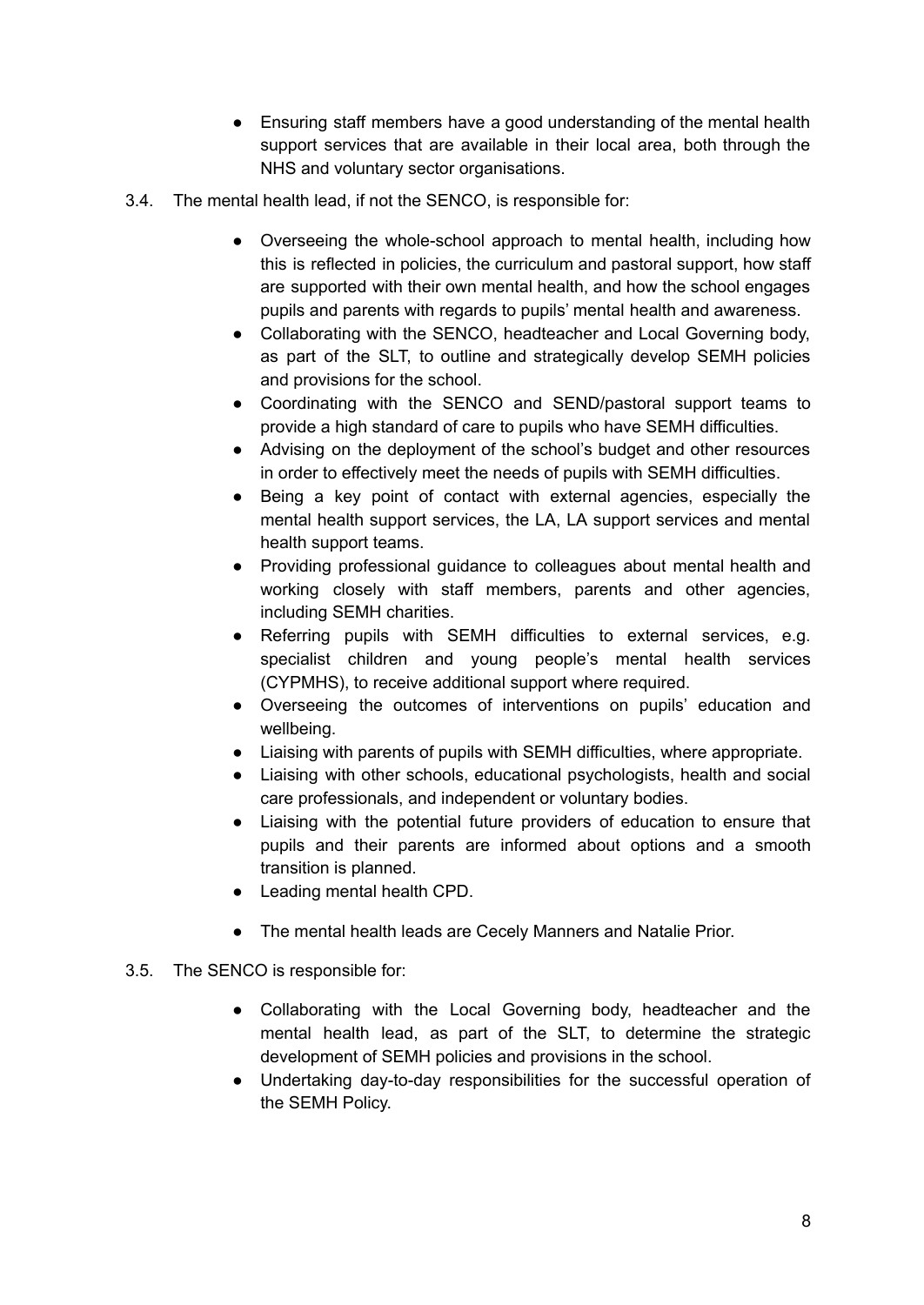- Supporting the subject teachers in the further assessment of a pupil's particular strengths and areas for improvement, and advising on the effective implementation of support.
- 3.6. Teaching staff are responsible for:
	- Being aware of the signs of SEMH difficulties.
	- Planning and reviewing support for their pupils with SEMH difficulties in collaboration with parents, the SENCO and, where appropriate, the pupils themselves.
	- Setting high expectations for every pupil and aiming to teach them the full curriculum, whatever their prior attainment.
	- Planning lessons to address potential areas of difficulty to ensure that there are no barriers to every pupil achieving their full potential, and that every pupil with SEMH difficulties will be able to study the full national curriculum.
	- Being responsible and accountable for the progress and development of the pupils in their class.
	- Being aware of the needs, outcomes sought and support provided to any pupils with SEMH difficulties.
	- Keeping the relevant figures of authority up-to-date with any changes in behaviour, academic developments and causes of concern. The relevant figures of authority include:

SENCO/headteacher/DSL/DDSL/safeguarding team/subject leader.

3.7. The school works in collaboration with mental health support workers who are trained professionals who act as a bridge between schools and mental health agencies.

## <span id="page-9-0"></span>**4. Creating a supportive whole-school culture**

- 4.1. Senior leaders will clearly communicate their vision for good mental health and wellbeing with the whole school community.
- 4.2. The school utilises various strategies to support pupils who are experiencing high levels of psychological stress, or who are at risk of developing SEMH problems, including:
	- Teaching about mental health and wellbeing through curriculum subjects such as:
		- PSHE
		- RSE
	- Counselling
	- Positive classroom management
	- Developing pupils' social skills
	- Working with parents
	- Peer support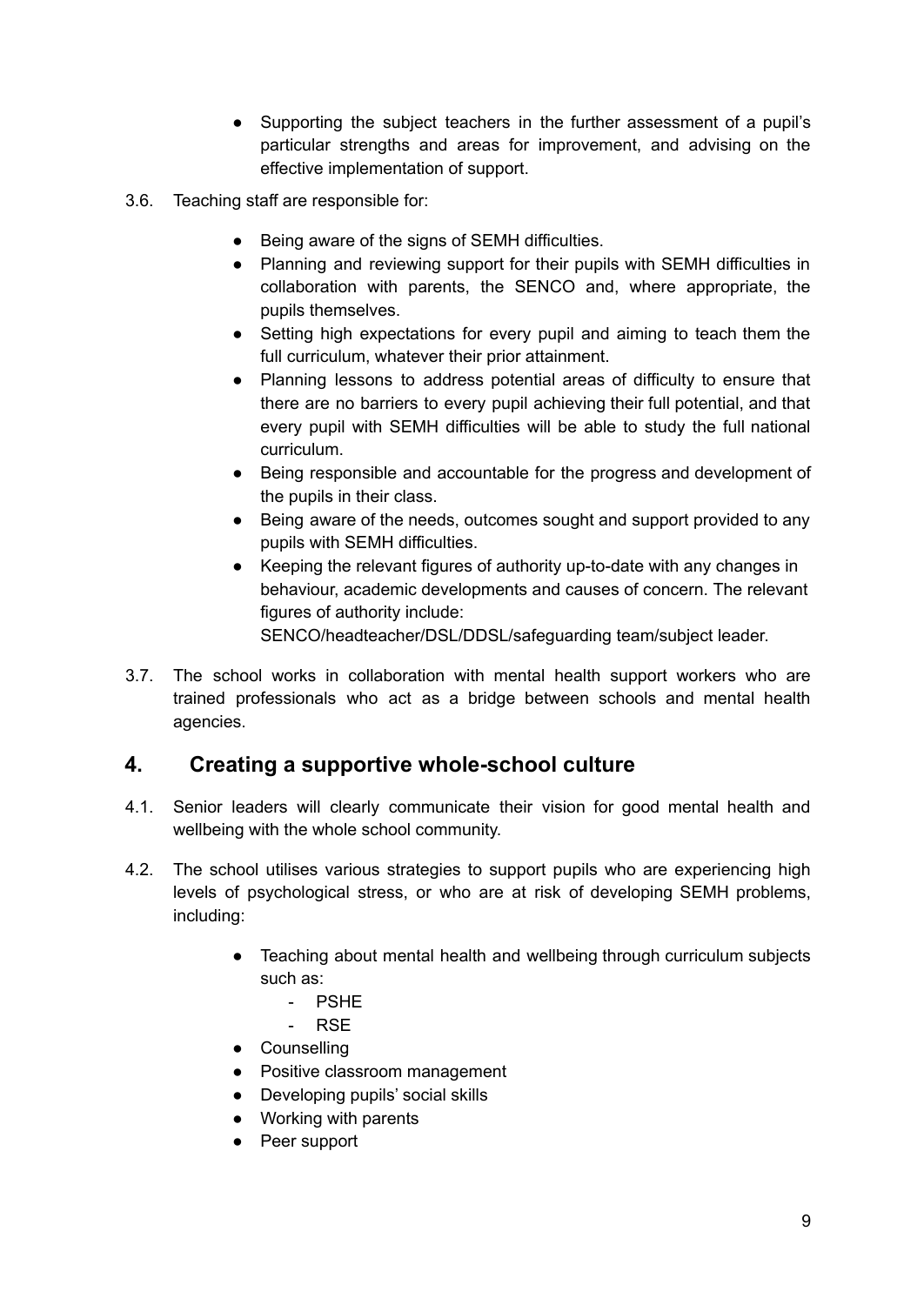- 4.3. The school's Behaviour, Anti-bullying and Anti-racism Policies includes measures to prevent and tackle bullying, and contains an individualised, graduated response when behaviour may be the result of mental health needs or other vulnerabilities.
- 4.4. The SLT ensures that there are clear policies and processes in place to reduce stigma and make pupils feel comfortable enough to discuss mental health concerns.
- 4.5. Pupils know where to go for further information and support should they wish to talk about their mental health needs or concerns over a peer's or family member's mental health or wellbeing.

## <span id="page-10-0"></span>**5. Staff training**

- 5.1. The SLT ensures that all teachers have a clear understanding of the needs of all pupils, including those with SEMH needs.
- 5.2. The SLT promotes CPD to ensure that staff can recognise common symptoms of mental health problems, understand what represents a concern, and know what to do if they believe they have spotted a developing problem.
- 5.3. Clear processes are in place to help staff who identify SEMH problems in pupils escalate issues through clear referral and accountability systems.
- 5.4. Staff receive training to ensure they:
	- Can recognise common suicide risk factors and warning signs.
	- Understand what to do if they have concerns about a pupil demonstrating suicidal behaviour.
	- Know what support is available for pupils and how to refer pupils to such support where needed.

## <span id="page-10-1"></span>**6. Identifying signs of SEMH difficulties**

- 6.1. The school is committed to identifying pupils with SEMH difficulties at the earliest stage possible.
- 6.2. Staff are trained to know how to identify possible mental health problems and understand what to do if they spot signs of emerging difficulties.
- 6.3. When the school suspects that a pupil is experiencing mental health difficulties, the following graduated response is employed:
	- An assessment is undertaken to establish a clear analysis of the pupil's needs
	- A plan is set out to determine how the pupil will be supported
	- Action is taken to provide that support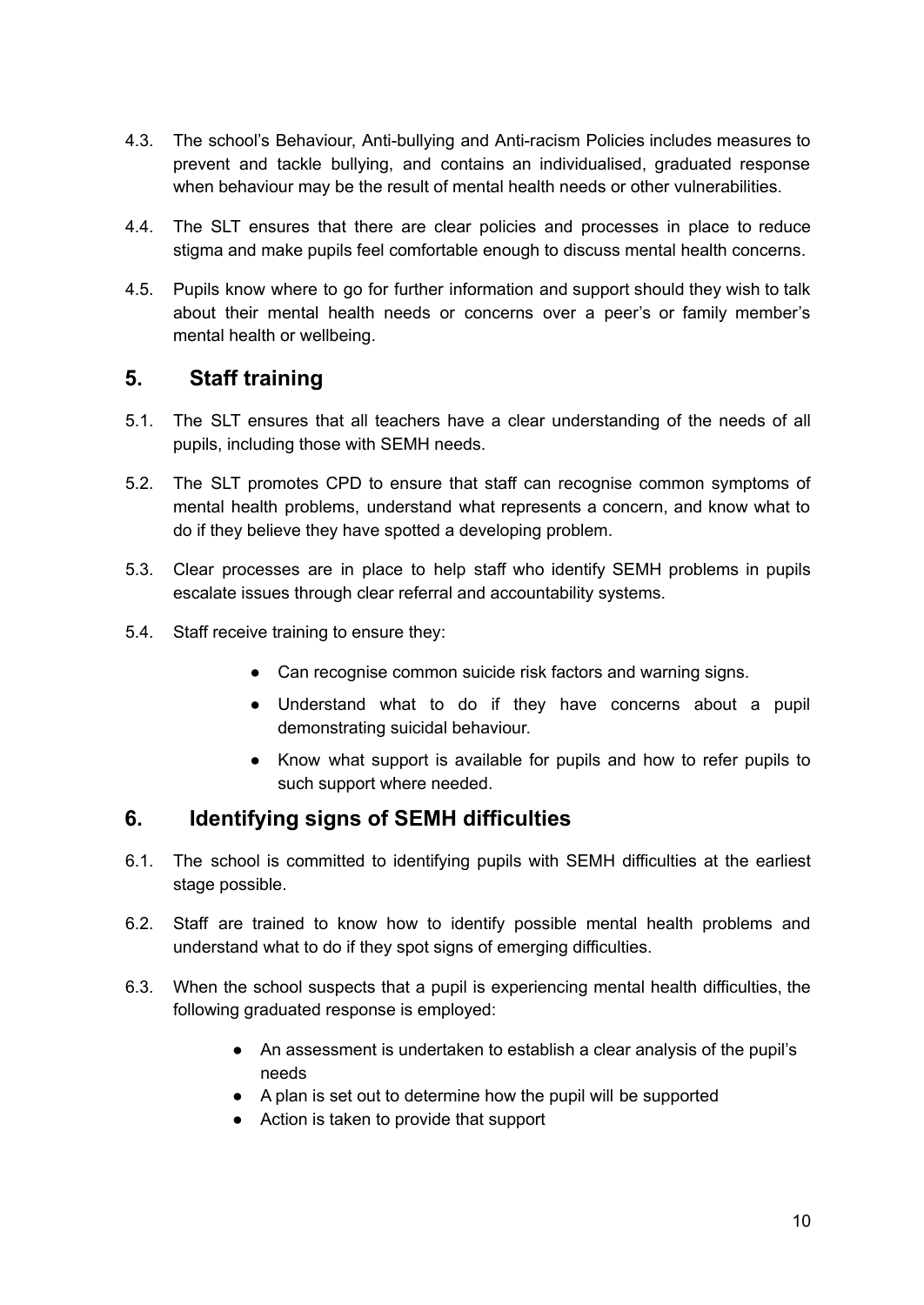- Regular reviews are undertaken to assess the effectiveness of the provision, and changes are made as necessary
- 6.4. A strengths and difficulties questionnaire (SDQ) is utilised when a pupil is suspected of having SEMH difficulties. An SDQ can assist staff members in creating an overview of the pupil's mental health and making a judgement about whether the pupil is likely to be suffering from any SEMH difficulties.
- 6.5. Staff members understand that persistent mental health difficulties can lead to a pupil developing SEND. If this occurs, the SENCO and Mental Health Lead ensures that correct provisions are implemented to provide the best learning conditions for the pupil, such as providing school counselling. Both the pupil and their parents are involved in any decision-making concerning what support the pupil needs.
- 6.6. Where appropriate, the SENCO and Mental Health Lead asks parents to give consent to their child's GP to share relevant information regarding SEMH with the school.
- 6.7. Where possible, the school is aware of any support programmes GPs are offering to pupils who are diagnosed with SEMH difficulties, especially when these may impact the pupil's behaviour and attainment at school.
- 6.8. Staff members discuss concerns regarding SEMH difficulties with the parents of pupils who have SEMH difficulties.
- 6.9. Staff members consider all previous assessments and progress over time, and then refer the pupil to the appropriate services.
- 6.10. Staff members take any concerns expressed by parents, other pupils, colleagues and the pupil in question seriously.
- 6.11. The assessment, intervention and support processes available from the LA are in line with the local offer.
- 6.12. All assessments are in line with the provisions outlined in the school's SEND Policy.
- 6.13. Staff members are aware of factors that put pupils at risk of SEMH difficulties, such as low self-esteem, physical illnesses, academic difficulties and family problems.
- 6.14. Staff members are aware that risks are cumulative and that exposure to multiple risk factors can increase the risk of SEMH difficulties.
- 6.15. Staff members promote resilience to help encourage positive SEMH.
- 6.16. Staff members understand that familial loss or separation, significant changes in a pupil's life or traumatic events are likely to cause SEMH difficulties.
- 6.17. Staff members understand what indicators they should be aware of that may point to SEMH difficulties, such as behavioural problems, pupils distancing themselves from other pupils or changes in attitude.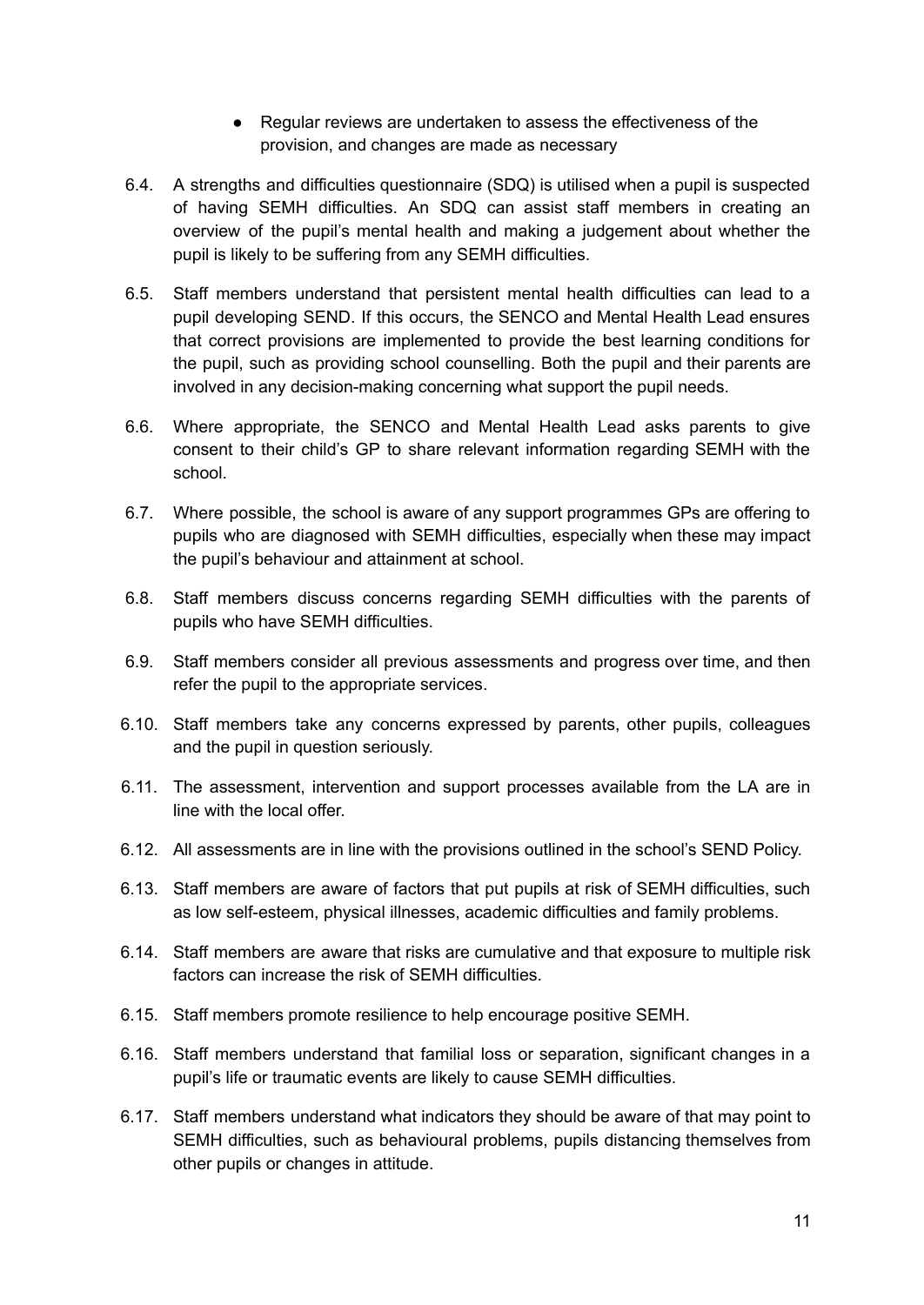- 6.18. Staff members understand that where SEMH difficulties may lead to a pupil developing SEND, it could result in a pupil requiring an EHC plan.
- 6.19. Poor behaviour is managed in line with the school's Behaviour for Learning Policy.
- 6.20. Staff members will observe, identify and monitor the behaviour of pupils potentially displaying signs of SEMH difficulties; however, **only medical professionals** will make a diagnosis of a mental health condition.
- 6.21. Pupils' data is reviewed on a termly basis by the SLT so that patterns of attainment, attendance or behaviour are noticed and can be acted upon if necessary.
- 6.22. An effective pastoral system is in place so that every pupil is well known by at least one member of staff, for example, a form tutor, who can spot where disruptive or unusual behaviour may need investigating and addressing.
- 6.23. Staff members are mindful that some groups of pupils are more vulnerable to mental health difficulties than others; these include LAC, pupils with SEND and pupils from disadvantaged backgrounds.
- 6.24. Staff members are aware of the signs that may indicate if a pupil is struggling with their SEMH. The signs of SEMH difficulties may include, but are not limited to, the following list:
	- Anxiety
	- Low mood
	- Being withdrawn
	- Avoiding risks
	- Unable to make choices
	- Low self-worth
	- Isolating themselves
	- Refusing to accept praise
	- Failure to engage
	- Poor personal presentation
	- Lethargy/apathy
	- Daydreaming
	- Unable to make and maintain friendships
	- Speech anxiety/reluctance to speak
	- Task avoidance
	- Challenging behaviour
	- Restlessness/over-activity
	- Non-compliance
	- Mood swings
	- Impulsivity
	- Physical aggression
	- Verbal aggression
	- Perceived injustices
	- Disproportionate reactions to situations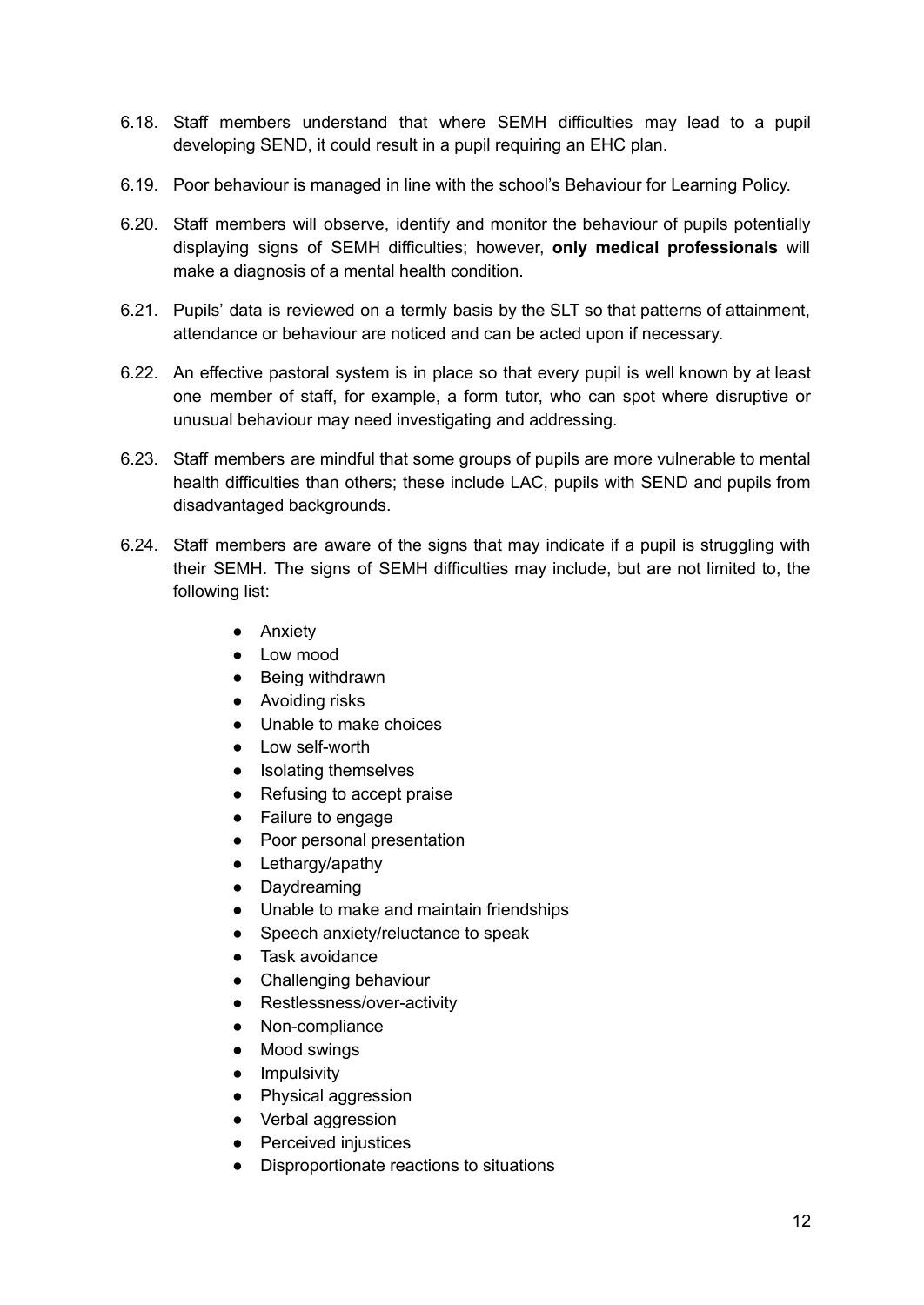- Difficulties with change/transitions
- Absconding
- Eating issues
- Lack of empathy
- Lack of personal boundaries
- Poor awareness of personal space

## <span id="page-13-0"></span>**7. Vulnerable groups**

- 7.1. Some pupils are particularly vulnerable to SEMH difficulties. These 'vulnerable groups' are more likely to experience a range of adverse circumstances that increase the risk of mental health problems.
- 7.2. Staff are aware of the increased likelihood of SEMH difficulties in pupils in vulnerable groups and remain vigilant to early signs of difficulties.
- 7.3. Vulnerable groups include the following:
	- Pupils who have experienced abuse, neglect, exploitation or other adverse contextual circumstances
	- Children in need
	- $\bullet$  LAC
	- Previously LAC (PLAC)
	- Socio-economically disadvantaged pupils, including those in receipt of, or previously in receipt of, free school meals and the pupil premium
- 7.4. These circumstances can have a far-reaching impact on behaviour and emotional states. These factors will be considered when discussing the possible exclusion of vulnerable pupils.

## <span id="page-13-1"></span>**8. Children in need, LAC and previously LAC (PLAC)**

- 8.1. Children in need, LAC and PLAC are more likely to have SEND and experience mental health difficulties than their peers.
- 8.2. Children in need, LAC and PLAC are more likely to struggle with executive functioning skills, forming trusting relationships, social skills, managing strong feelings, sensory processing difficulties, foetal alcohol syndrome and coping with change.
- 8.3. Children in need may also be living in chaotic circumstances and be suffering, or at risk of, abuse, neglect and exploitation. They are also likely to have less support available outside of school than most pupils.
- 8.4. School staff are aware of how these pupils' experiences and SEND can impact their behaviour and education.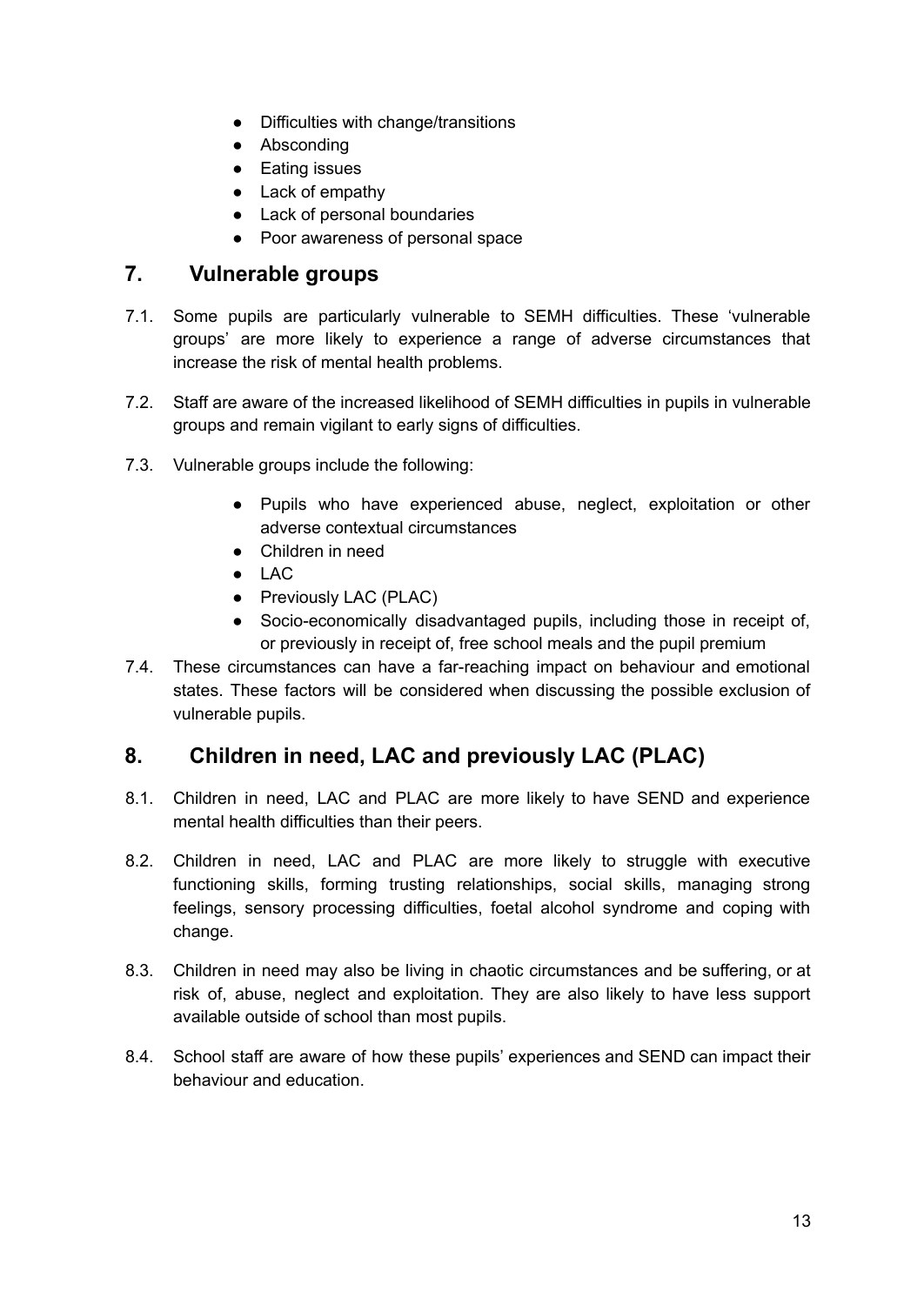- 8.5. The impact of these pupils' experiences is reflected in the design and application of the school's Behaviour for Learning Policy, including through individualised graduated responses.
- 8.6. The school uses multi-agency working as an effective way to inform assessment procedures.
- 8.7. Where a pupil is being supported by LA children's social care services (CSCS), the school works with their allocated social worker to better understand the pupil's wider needs and contextual circumstances. This collaborative working informs assessment of needs and enables prompt responses to safeguarding concerns.
- 8.8. When the school has concerns about a looked-after child's behaviour, the designated teacher and virtual school head (VSH) are informed at the earliest opportunity so they can help to determine the best way to support the pupil.
- 8.9. When the school has concerns about a previously looked-after child's behaviour, the pupil's parents/carers or the designated teacher seeks advice from the VSH to determine the best way to support the pupil.

## <span id="page-14-0"></span>**9. Adverse childhood experiences (ACEs) and other events that impact pupils' SEMH**

- 9.1. The balance between risk and protective factors is disrupted when traumatic events happen in pupils' lives, such as the following:
	- **● Loss or separation:** This may include a death in the family, parental separation, divorce, hospitalisation, loss of friendships, family conflict, a family breakdown that displaces the pupil, being taken into care or adopted, or parents being deployed in the armed forces.
	- **● Life changes:** This may include the birth of a sibling, moving house, changing schools or transitioning between schools.
	- **● Traumatic experiences:** This may include abuse, neglect, domestic violence, bullying, violence, accidents or injuries.
	- **● Other traumatic incidents:** This may include natural disasters or terrorist attacks.
- 9.2. Some pupils may be susceptible to such incidents, even if they are not directly affected. For example, pupils with parents in the armed forces may find global disasters or terrorist incidents particularly traumatic.
- 9.3. The school supports pupils when they have been through ACEs, even if they are not presenting any obvious signs of distress – early help is likely to prevent further problems.
- 9.4. Support may come from the school's existing support systems or via specialist staff and support services.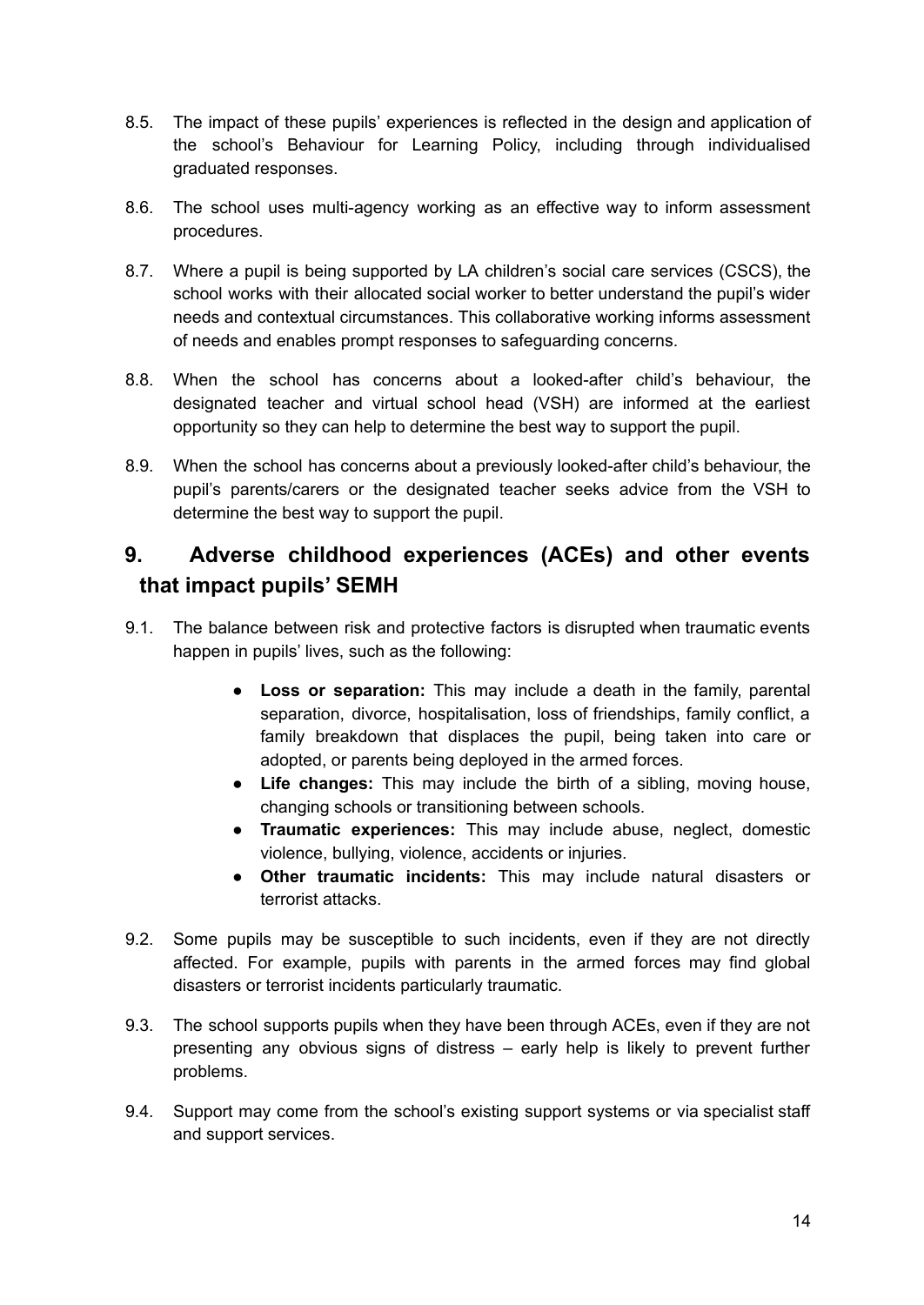## <span id="page-15-0"></span>**10. SEND and SEMH**

- 10.1. The school recognises it is well-placed to identify SEND at an early stage and works with partner agencies to address these needs. The school's full SEND identification and support procedures are available in the SEND Policy.
- 10.2. Where pupils have certain types of SEND, there is an increased likelihood of mental health problems. For example, children with ADHD, autism or learning difficulties are significantly more likely to experience anxiety.
- 10.3. Early intervention to address the underlying causes of disruptive behaviour includes an assessment of whether appropriate support is in place to address the pupil's SEND.
- 10.4. The headteacher considers the use of a multi-agency assessment for pupils demonstrating persistently disruptive behaviour. These assessments are designed to identify unidentified SEND and mental health problems, and to discover whether there are housing or family problems that may be having an adverse effect on the pupil.
- 10.5. The school recognises that not all pupils with mental health difficulties have SEND.
- 10.6. The graduated response is used to determine the correct level of support to offer (this is used as good practice throughout the school, regardless of whether or not a pupil has SEND).
- 10.7. All staff understand their responsibilities to pupils with SEND, including pupils with persistent mental health difficulties.
- 10.8. The SENCO ensures that staff understand how the school identifies and meets pupils' needs, provides advice and support as needed, and liaises with external SEND professionals as necessary.

## <span id="page-15-1"></span>**11. Risk factors and protective factors**

- 11.1. There are a number of risk factors beyond being part of a vulnerable group that are associated with an increased likelihood of SEMH difficulties, these are known as risk factors. There are also factors associated with a decreased likelihood of SEMH difficulties, these are known as protective factors.
- 11.2. The table below displays common risk factors for SEMH difficulties (as outlined by the DfE) that staff remain vigilant of, and the protective factors that staff look for and notice when missing from a pupil: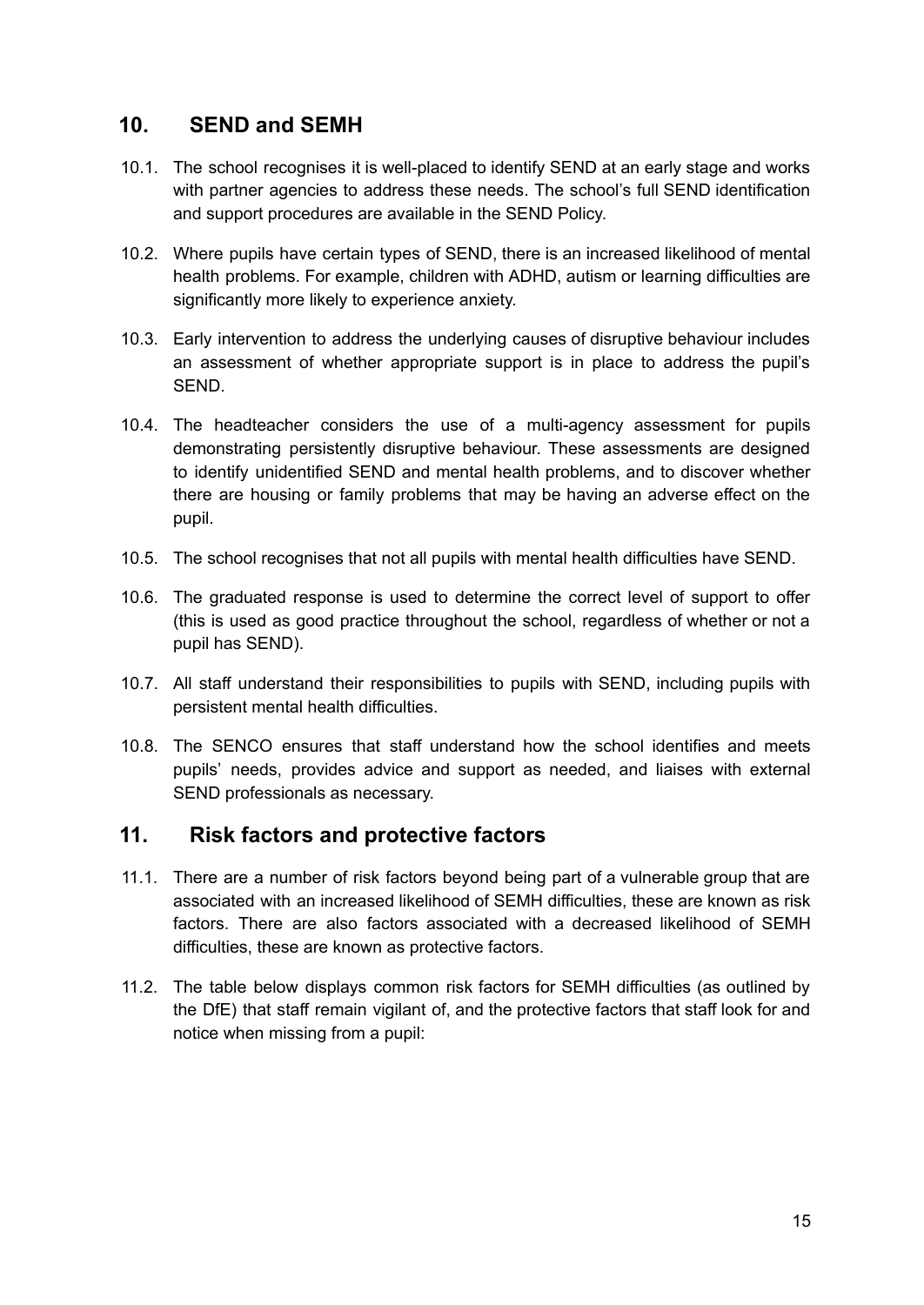|                             | <b>Risk factors</b>                                                                                                                                                                                                                                                                                                                                                                                                                                                                                                                                                                                    | <b>Protective factors</b>                                                                                                                                                                                                                                                                                                                                                                                                                                                                                                                                                                 |
|-----------------------------|--------------------------------------------------------------------------------------------------------------------------------------------------------------------------------------------------------------------------------------------------------------------------------------------------------------------------------------------------------------------------------------------------------------------------------------------------------------------------------------------------------------------------------------------------------------------------------------------------------|-------------------------------------------------------------------------------------------------------------------------------------------------------------------------------------------------------------------------------------------------------------------------------------------------------------------------------------------------------------------------------------------------------------------------------------------------------------------------------------------------------------------------------------------------------------------------------------------|
| In the<br>pupil             | Genetic influences<br>$\bullet$<br>Low IQ and learning disabilities<br>$\bullet$<br>Specific development delay or<br>$\bullet$<br>neuro-diversity<br><b>Communication difficulties</b><br>$\bullet$<br>Difficult temperament<br>$\bullet$<br><b>Physical illness</b><br>$\bullet$<br>Academic failure<br>$\bullet$<br>Low self-esteem                                                                                                                                                                                                                                                                  | Secure attachment experience<br>$\bullet$<br>Outgoing temperament as an infant<br>$\bullet$<br>Good communication skills and sociability<br>$\bullet$<br>Being a planner and having a belief in<br>control<br>Humour<br>$\bullet$<br>A positive attitude<br>$\bullet$<br>Experiences of success and achievement<br>$\bullet$<br>Faith or spirituality<br>Capacity to reflect                                                                                                                                                                                                              |
| In the<br>pupil's<br>family | Overt parental conflict including<br>$\bullet$<br>domestic violence<br>Family breakdown (including where<br>$\bullet$<br>children are taken into care or<br>adopted)<br>Inconsistent or unclear discipline<br>$\bullet$<br>Hostile and rejecting relationships<br>$\bullet$<br>Failure to adapt to a child's<br>$\bullet$<br>changing needs<br>Physical, sexual, emotional abuse,<br>$\bullet$<br>or neglect<br>Parental psychiatric illness<br>$\bullet$<br>Parental criminality, alcoholism or<br>$\bullet$<br>personality disorder<br>Death and loss - including loss of<br>$\bullet$<br>friendship | At least one good parent-child relationship<br>$\bullet$<br>(or one supportive adult)<br>Affection<br>$\bullet$<br>Clear, consistent discipline<br>$\bullet$<br>Support for education<br>$\bullet$<br>Supportive long-term relationships or the<br>$\bullet$<br>absence of severe discord                                                                                                                                                                                                                                                                                                 |
| In the<br>school            | Bullying including online (cyber<br>$\bullet$<br>bullying)<br>Discrimination<br>$\bullet$<br>Breakdown in or lack of positive<br>$\bullet$<br>friendships<br>Deviant peer influences<br>$\bullet$<br>Peer pressure<br>$\bullet$<br>Peer-on-peer abuse<br>$\bullet$<br>Poor pupil-to-teacher/school staff<br>$\bullet$<br>relationships                                                                                                                                                                                                                                                                 | Clear policies on behaviour and bullying<br>$\bullet$<br>Staff behaviour policy (also known as code<br>of conduct)<br>'Open door' policy for children to raise<br>$\bullet$<br>problems<br>A whole-school approach to promoting<br>good mental health<br>Good pupil-to-teacher/school staff<br>$\bullet$<br>relationships<br>Positive classroom management<br>$\bullet$<br>A sense of belonging<br>$\bullet$<br>Positive peer influences<br>$\bullet$<br>Positive friendships<br>$\bullet$<br>Effective safeguarding and child protection<br>policies.<br>An effective early help process |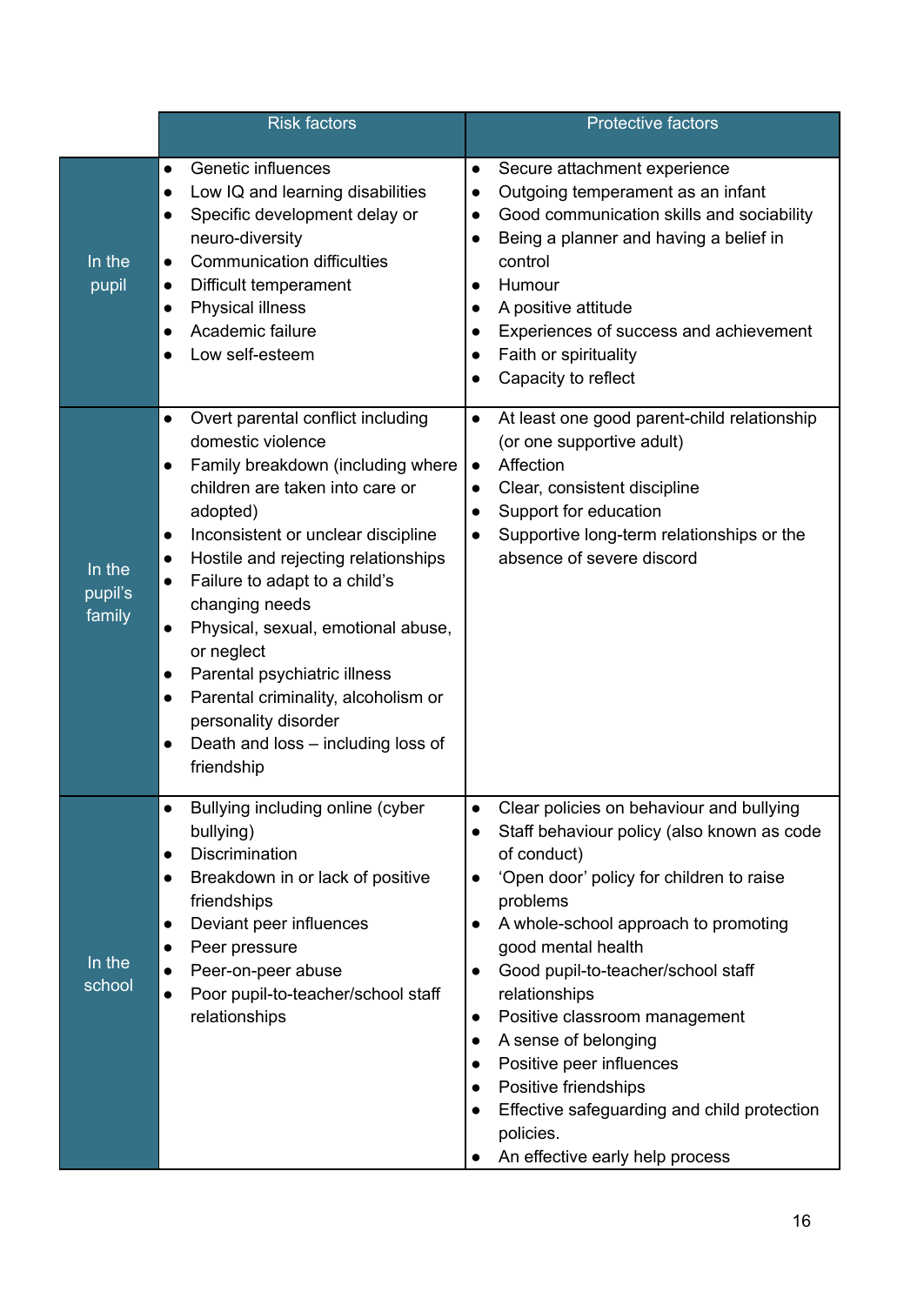|                     |                                                                                                                                                                                                                                                                                                                                                                                                                            | Understand their role in, and are part of,<br>$\bullet$<br>effective multi-agency working<br>Appropriate procedures in place to ensure<br>staff are confident enough to raise concerns<br>about policies and processes and know<br>they will be dealt with fairly and effectively                                          |
|---------------------|----------------------------------------------------------------------------------------------------------------------------------------------------------------------------------------------------------------------------------------------------------------------------------------------------------------------------------------------------------------------------------------------------------------------------|----------------------------------------------------------------------------------------------------------------------------------------------------------------------------------------------------------------------------------------------------------------------------------------------------------------------------|
| In the<br>community | Socio-economic disadvantage<br>$\bullet$<br><b>Homelessness</b><br>Disaster, accidents, war or other<br>$\bullet$<br>overwhelming events<br><b>Discrimination</b><br>$\bullet$<br>Exploitation, including by criminal<br>$\bullet$<br>gangs and organised crime groups,<br>trafficking, online abuse, sexual<br>exploitation and the influences of<br>extremism leading to radicalisation<br>Other significant life events | Wider supportive network<br>$\bullet$<br>Good housing<br>$\bullet$<br>High standard of living<br>$\bullet$<br>High morale school with positive policies for<br>$\bullet$<br>behaviour, attitudes and anti-bullying<br>Opportunities for valued social roles<br>$\bullet$<br>Range of sport/leisure activities<br>$\bullet$ |

11.3. The following table contains common warning signs for suicidal behaviour:

| Speech                                       | <b>Behaviour</b>                                                                  | Mood                                                |
|----------------------------------------------|-----------------------------------------------------------------------------------|-----------------------------------------------------|
| The pupil has<br>mentioned the<br>following: | The pupil displays<br>the following<br>behaviour:                                 | The pupil often<br>displays the<br>following moods: |
| Killing themselves                           | Increased use of<br>alcohol or<br>drugs                                           | Depression                                          |
| Feeling hopeless                             | Looking for ways to<br>end their lives,<br>such as<br>searching<br>suicide online | Anxiety                                             |
| Having no reason to<br>live                  | Withdrawing from<br>activities                                                    | Loss of interest                                    |
| Being a burden to<br>others                  | Isolating themselves<br>from family and<br>friends                                | <b>Irritability</b>                                 |
| Feeling trapped                              | Sleeping too much<br>or too little                                                | Humiliation and<br>shame                            |
| Unbearable pain                              | Visiting or calling<br>people to say<br>goodbye                                   | Agitation and anger                                 |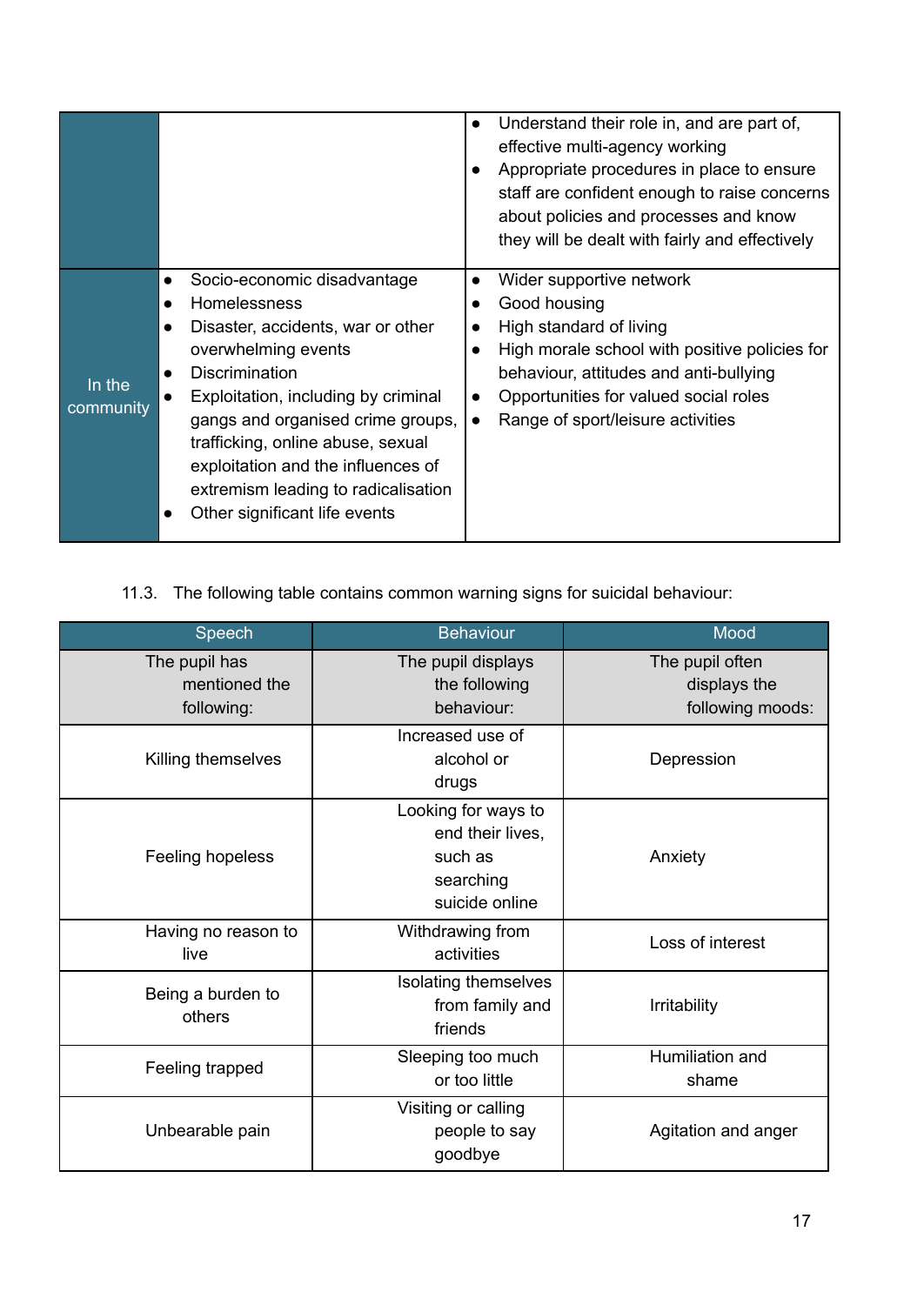| Giving away<br>possessions | Relief or sudden<br>improvement,<br>e.g. through<br>self-harm<br>activities |
|----------------------------|-----------------------------------------------------------------------------|
| Aggression                 |                                                                             |
| Fatigue                    |                                                                             |
| Self-harm                  |                                                                             |

## <span id="page-18-0"></span>**12. Stress and mental health**

12.1. The school recognises that short-term stress and worry is a normal part of life and that most pupils will face mild or transitory changes that induce short-term mental health effects. Staff are taught to differentiate between 'normal' stress and more persistent mental health problems.

## <span id="page-18-1"></span>**13. SEMH intervention and support**

- 13.1. The curriculum for PSHE focuses on promoting pupils' resilience, confidence and ability to learn.
- 13.2. Positive classroom management and working in small groups is utilised to promote positive behaviour, social development and high self-esteem.
- 13.3. School-based counselling is offered to pupils who require it.
- 13.4. Relevant external services are utilised where appropriate, e.g. [MindEd](https://www.minded.org.uk/), [Rethink](https://www.rethink.org/) or [ThinkTwice.](https://thinktwiceinfo.org/)
- 13.5. A child psychologist is made available where a pupil requires such services.
- 13.6. The school develops and maintains pupils' social skills, for example, through one-to-one social skills training.
- 13.7. Where appropriate, parents have a direct involvement in any intervention regarding their child.
- 13.8. Where appropriate, the school supports parents in the management and development of their child.
- 13.9. Peer mentoring is used to encourage and support pupils suffering with SEMH difficulties.
- 13.10. Mentors act as confidants, with the aim of easing the worries of their mentees.
- 13.11. Mentors are always older, competent and confident pupils.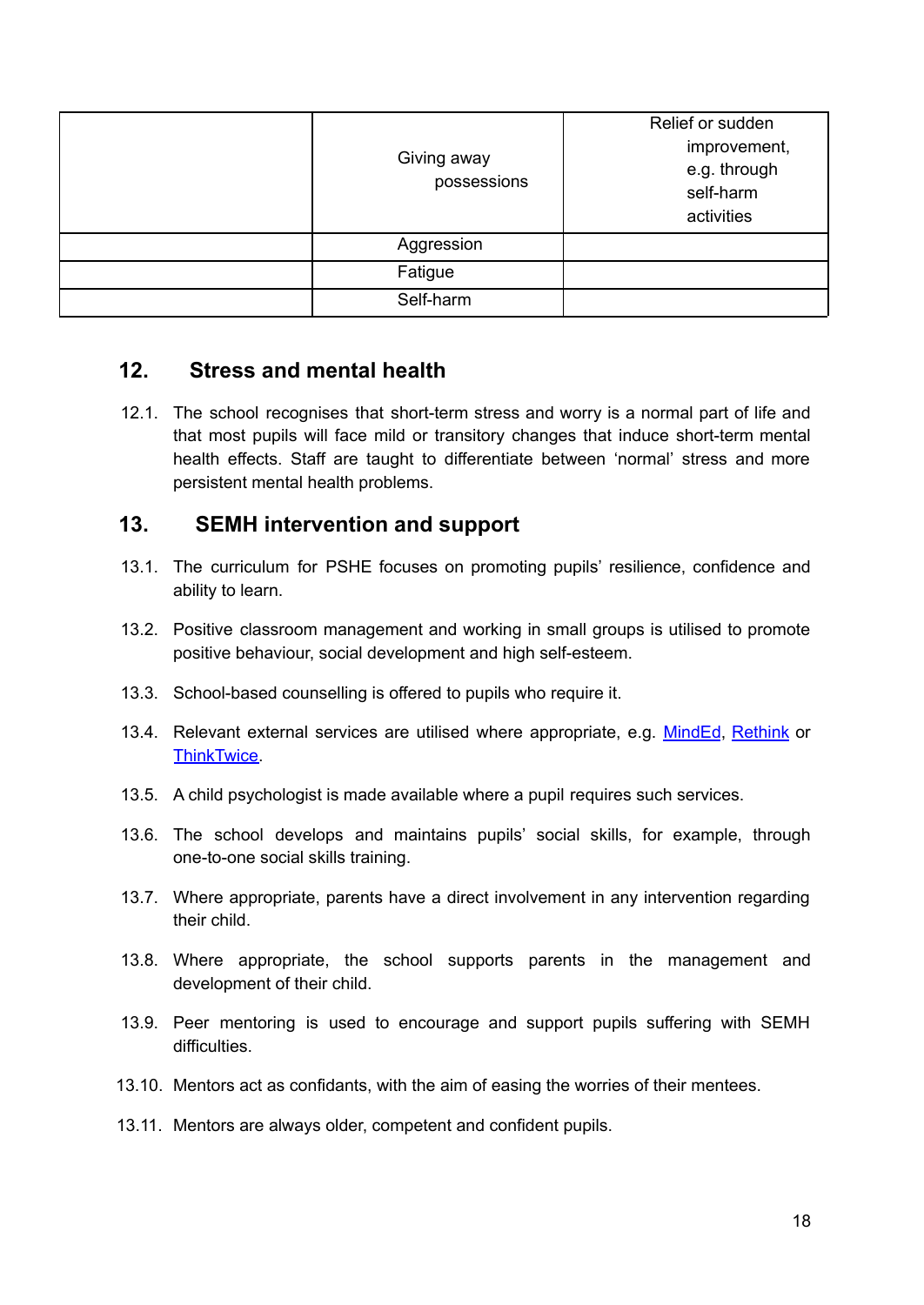- 13.12. The mentee reports to their mentor about social anxieties, academic concerns, future aspirations and anything else that is appropriate.
- 13.13. The meetings are informal, and the mentor reports any significant concerns they may have to the pupil's teacher.
- 13.14. When in-school intervention is not appropriate, referrals and commissioning support will take the place of in-school interventions. The school will continue to support the pupil as much as possible throughout the process.
- 13.15. Serious cases of SEMH difficulties are referred to EWMHS.
- 13.16. To ensure referring pupils to EWMHS is effective, staff follow the process below:
	- Use a clear, approved process for identifying pupils in need of further support
	- Document evidence of their SEMH difficulties
	- Encourage the pupil and their parents to speak to the pupil's GP
	- Work with local specialist EWMHS to make the referral process as quick and efficient as possible
	- Understand the criteria that are used by specialist EWMHS in determining whether a pupil needs their services
	- Have a close working relationship with the local EWMHS specialist
	- Consult EWMHS about the most effective things the school can do to support pupils whose needs aren't so severe that they require specialist **EWMHS**
- 13.17. The school commissions individual health and support services directly for pupils who require additional help.
- 13.18. The services commissioned are suitably accredited and are able to demonstrate that they will improve outcomes for pupils.
- 13.19. The school implements the following approach to interventions:
	- **●** School-based counselling will often take the form of talking therapy, drawing on creative approaches where appropriate and necessary.
	- Parents are directly involved in the intervention, where possible.
	- For severe cases, a range of tailored and multi-component interventions are established and used.
	- For chronic and enduring problems, specialist foster placement with professional support is utilised, within the context of an integrated multi-agency intervention.
- 13.20. Through the curriculum, pupils are taught how to:
	- Build self-esteem and a positive self-image.
	- Foster the ability to self-reflect and problem-solve.
	- Protect against self-criticism and social perfectionism.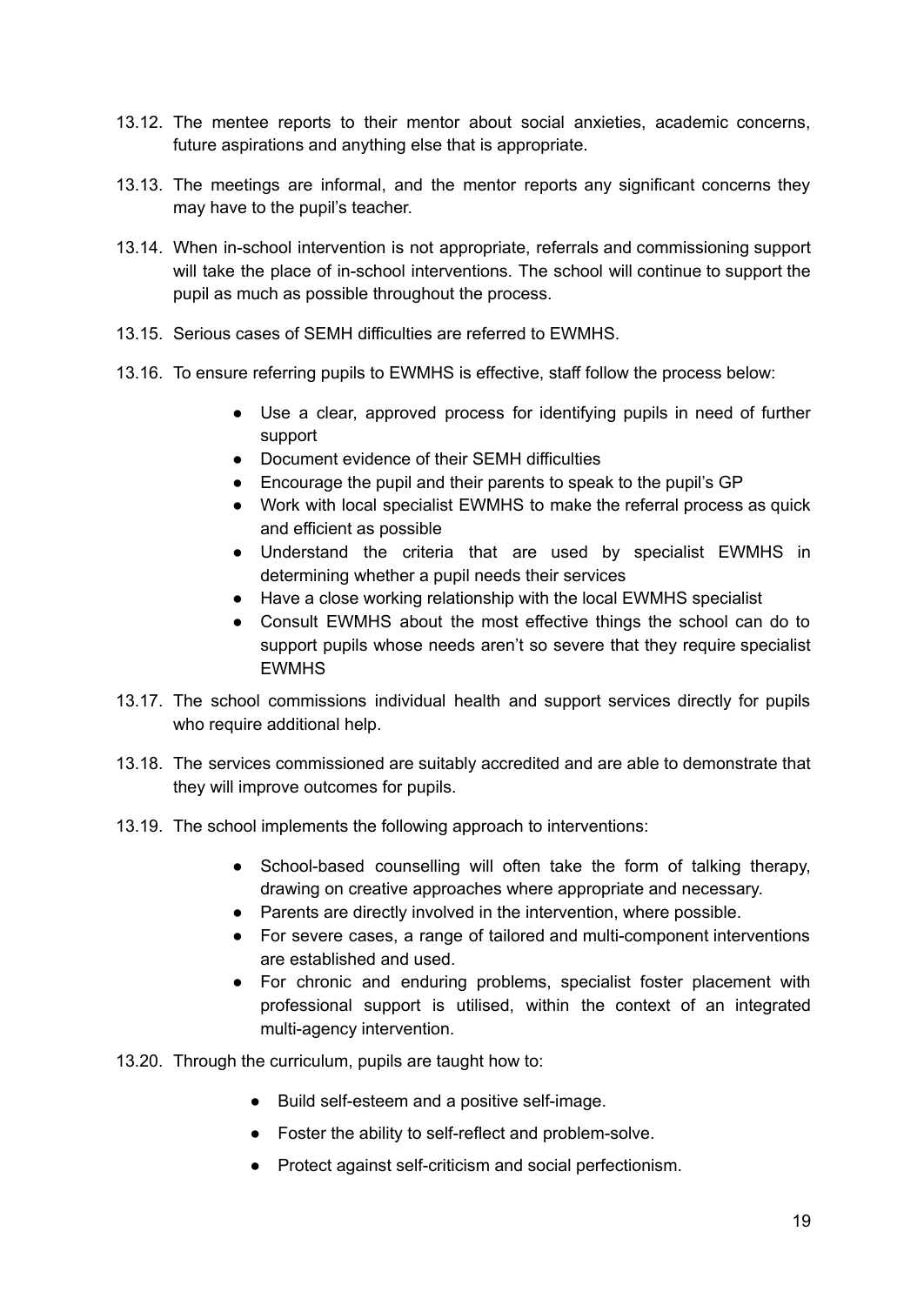- Foster self-reliance and the ability to act and think independently.
- Create opportunities for positive interaction with others.
- Get involved in school life and related decision-making.
- 13.21. For pupils with more complex problems, additional in-school support includes:
	- Supporting the pupil's teacher to help them manage the pupil's behaviour.
	- Additional educational one-to-one support for the pupil.
	- One-to-one therapeutic work with the pupil delivered by mental health specialists.
	- $\bullet$  The creation of an IHP a statutory duty for schools when caring for pupils with complex medical needs.
	- Seeking professional mental health recommendations regarding medication.
	- Family support and/or therapy where recommended by mental health professionals.

### <span id="page-20-0"></span>**14. Suicide concern intervention and support**

- 14.1. Where a pupil discloses suicidal thoughts or a teacher has a concern about a pupil, teachers should:
	- Listen carefully, remembering it can be difficult for the pupil to talk about their thoughts and feelings.
	- Respect confidentiality, only disclosing information on a need-to-know basis.
	- Be non-judgemental, making sure the pupil knows they are being taken seriously.
	- Be open, providing the pupil a chance to be honest about their true intentions.
	- Supervise the pupil closely whilst referring the pupil to the DSL for support.
	- Record details of their observations or discussions and share them with the DSL using the Reporting a Concern form.
- 14.2. Once suicide concerns have been referred to the DSL, local safeguarding procedures are followed and the pupil's parents are contacted.
- 14.3. Medical professionals, such as the pupil's GP, are notified as needed.
- 14.4. The DSL and any other relevant staff members, alongside the pupil and their parents, work together to create a safety plan outlining how the pupil is kept safe and the support available.
- 14.5. Safety plans: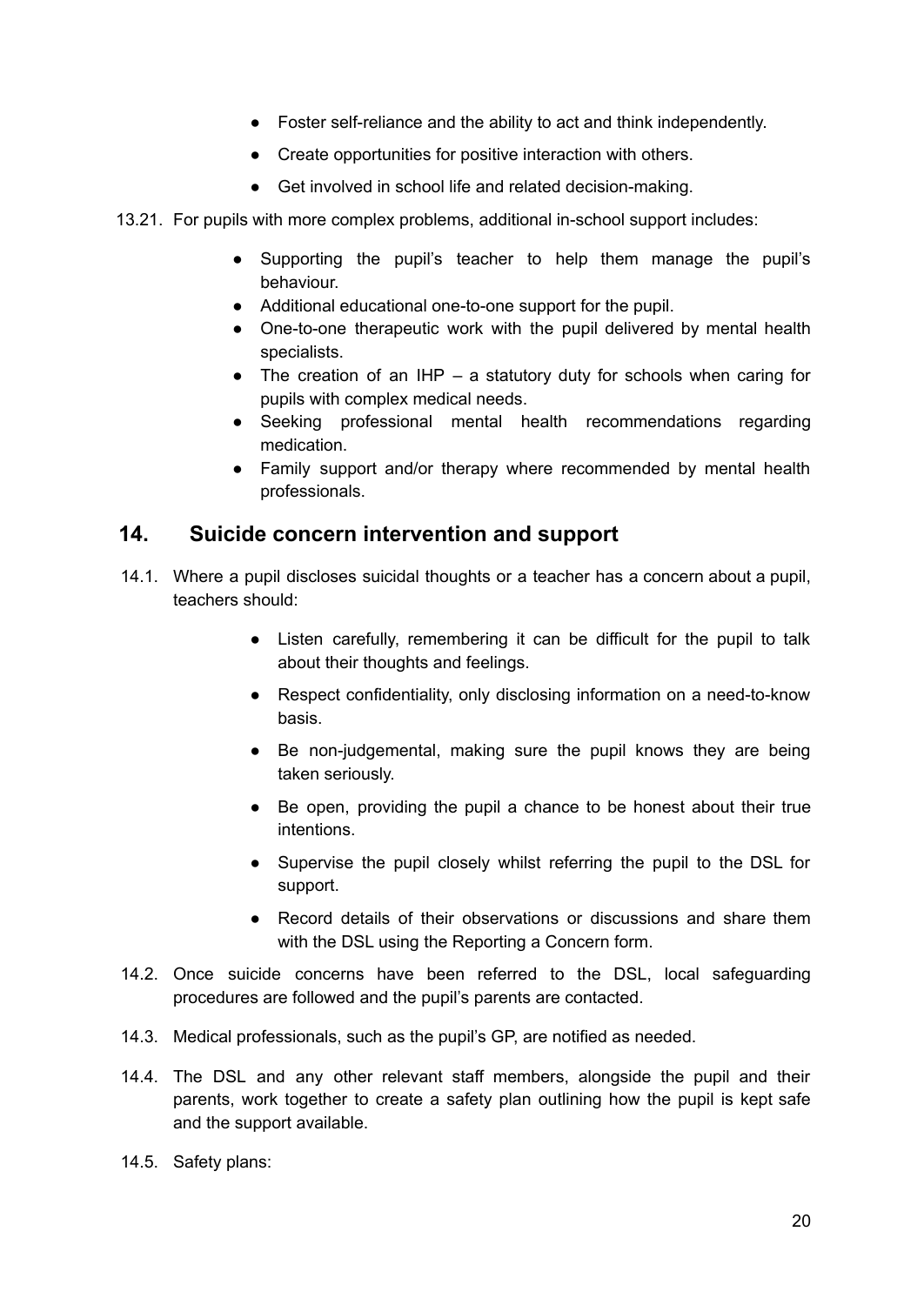- Are always created in accordance with advice from external services and the pupil themselves.
- Are reviewed regularly by the DSL.
- Can include reduced timetables or dedicated sessions with counsellors.

## <span id="page-21-0"></span>**15. Working with other schools**

- 15.1. The school works with local schools to share resources and expertise regarding SEMH.
- 15.2. The school collectively commissions specialist support where appropriate.

## <span id="page-21-1"></span>**16. Commissioning local services**

- 16.1. The school commissions appropriately trained, supported, supervised and insured external providers who work within agreed policy frameworks and standards and are accountable to a professional body with a clear complaints procedure.
- 16.2. The school does not take self-reported claims of adherence to these requirements on face value and always obtains evidence to support such claims before commissioning services.
- 16.3. The school commissions support from school nurses and their teams to:
	- Build trusting relationships with pupils.
	- Support the interaction between health professionals and schools they work with mental health teams to identify vulnerable pupils and provide tailored support.
	- Engage with pupils in their own homes enabling early identification and intervention to prevent problems from escalating.
- 16.4. The LA has a multi-agency Local Transformation Plan setting out how children's mental health services are being improved. The school feeds into this to improve local provision.

## <span id="page-21-2"></span>**17. Working with parents**

- 17.1. The school works with parents wherever possible to ensure that a collaborative approach is utilised which combines in-school support with at-home support.
- 17.2. The school ensures that pupils and parents are aware of the mental health support services available from the school.
- 17.3. Parents and pupils are expected to seek and receive support elsewhere, including from their GP, NHS services, trained professionals working in EWMHS, voluntary organisations and other sources.

## <span id="page-21-3"></span>**18. Working with alternative provision (AP) settings**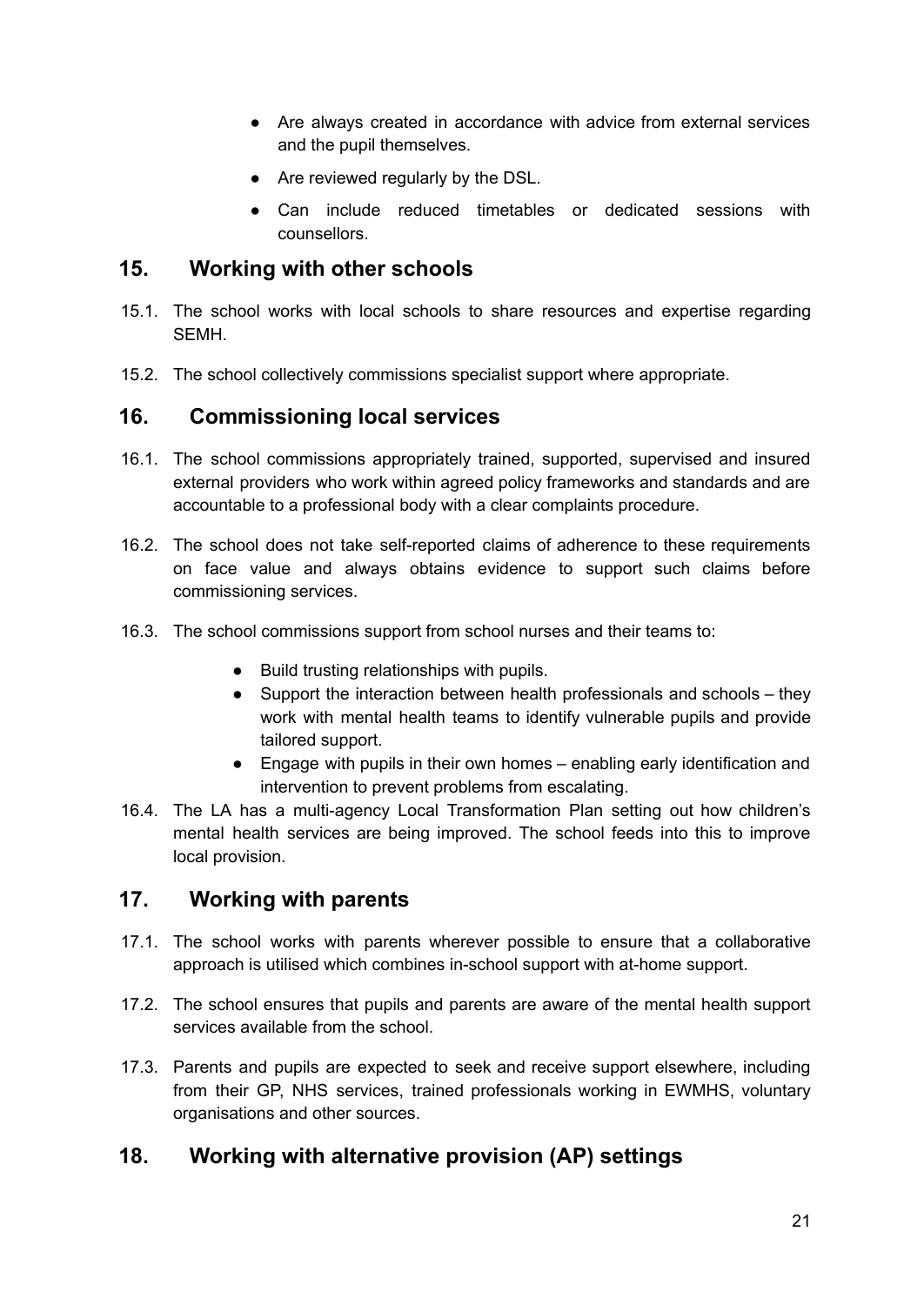- 18.1. The school works with AP settings to develop plans for reintegration back into the school where appropriate.
- 18.2. The school shares information with AP settings that enables clear plans to be developed to measure pupils' progress towards reintegration into mainstream schooling, further education or employment. These plans link to EHC plans for pupils with SEND.
- 18.3. For pupils in AP at the end of Year 11, the school works with the provider to ensure ongoing arrangements are in place to support the pupil's mental wellbeing when the pupil moves on.

### <span id="page-22-0"></span>**19. Administering medication**

- 19.1. The full arrangements in place to support pupils with medical conditions requiring medication can be found in the school's Medicines and Supporting Pupils with Medical Conditions Policy.
- 19.2. The SENCO/Mental Health Lead will ensure that medication is included in a pupil's IHP where recommended by health professionals.
- 19.3. Staff know what medication pupils are taking, and how it should be stored and administered.

#### <span id="page-22-1"></span>**20. Behaviour and exclusions**

- 20.1. When exclusion is a possibility, the school considers contributing factors, which could include mental health difficulties.
- 20.2. Where there are concerns over behaviour, the school carries out an assessment to determine whether the behaviour is a result of underlying factors such as undiagnosed learning difficulties, speech and language difficulties, child protection concerns or mental health problems.
- 20.3. To assess underlying issues, the school uses an SDQ.
- 20.4. Where underlying factors are likely to have contributed to the pupil's behaviour, the school considers whether action can be taken to address the underlying causes of the disruptive behaviour, rather than issue an exclusion. If a pupil has SEND or is a looked-after child, permanent exclusion will only be used as a last resort.
- 20.5. In all cases, the school balances the interests of the pupil against the mental and physical health of the whole school community.

## <span id="page-22-2"></span>**21. Monitoring and review**

21.1. The policy is reviewed on an annual basis by the headteacher in conjunction with the Local Governing Body − any changes made to this policy are communicated to all members of staff.